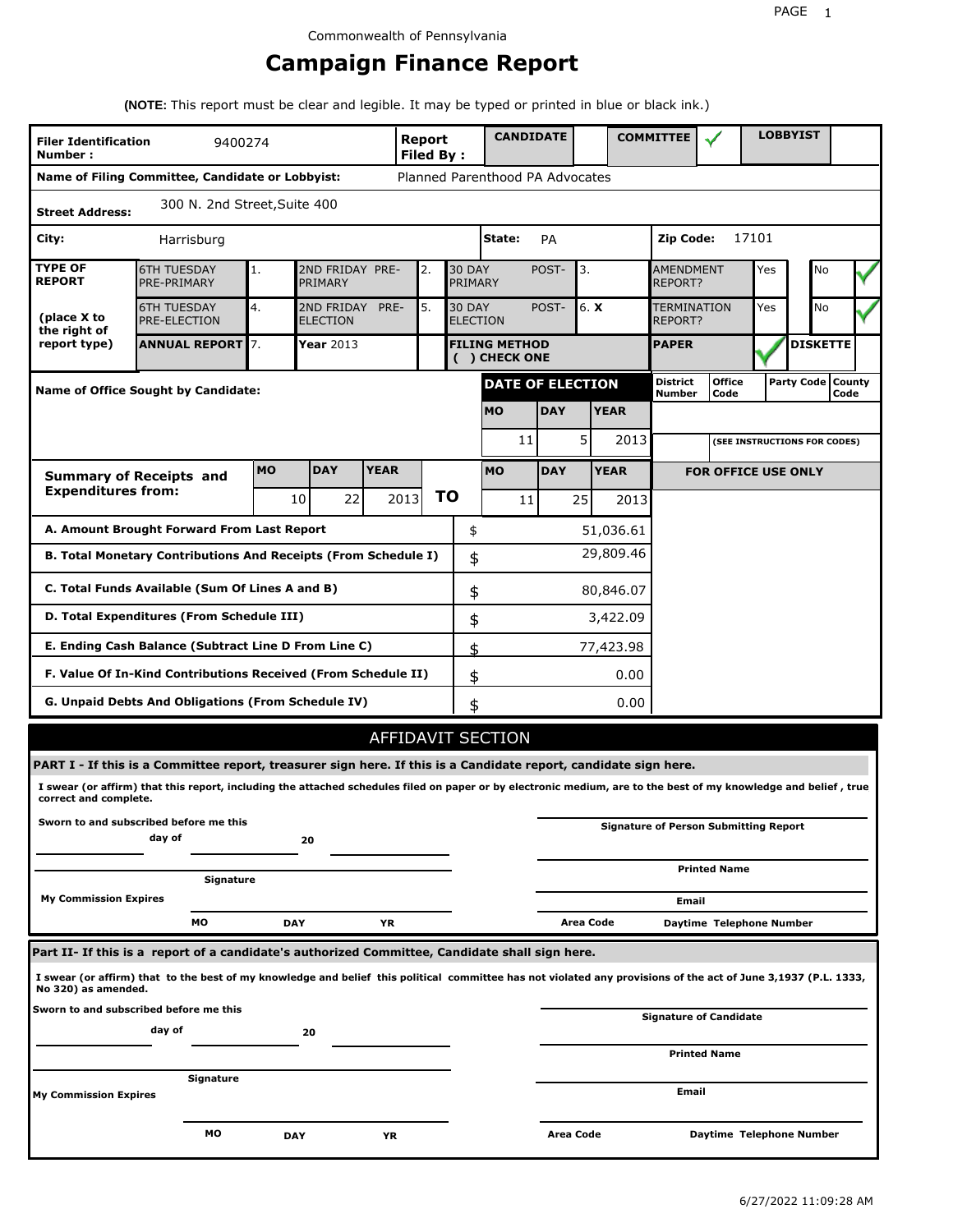# **SCHEDULE I CONTRIBUTIONS AND RECEIPTS**

**Detailed Summary Page**

| <b>Name of Filing Committee or Candidate</b>                                                                                                                                                | <b>Reporting Period</b> |                  |                 |
|---------------------------------------------------------------------------------------------------------------------------------------------------------------------------------------------|-------------------------|------------------|-----------------|
| Planned Parenthood PA Advocates                                                                                                                                                             | From:                   | $10/22/2013$ To: | 11/25/2013      |
| 1. Unitemized Contributions Received - \$50.00 or Less Per Contributor                                                                                                                      |                         |                  |                 |
| <b>TOTAL for the Reporting Period</b>                                                                                                                                                       |                         | (1)              | \$<br>8,129.46  |
| 2. Contributions Received - \$50.01 To \$250.00 (From Part A and Part B)                                                                                                                    |                         |                  |                 |
| <b>Contributions Received From Political Committees (Part A)</b>                                                                                                                            |                         |                  | \$<br>0.00      |
| All Other Contributions (Part B)                                                                                                                                                            |                         |                  | \$<br>4,030.00  |
| <b>TOTAL for the Reporting Period</b>                                                                                                                                                       |                         | (2)              | \$<br>4,030.00  |
| 3. Contributions Received Over \$250.00 (From Part C and Part D)                                                                                                                            |                         |                  |                 |
| <b>Contributions Received From Political Committees (Part C)</b>                                                                                                                            |                         |                  | \$<br>0.00      |
| All Other Contributions (Part D)                                                                                                                                                            |                         |                  | \$<br>17,650.00 |
|                                                                                                                                                                                             |                         |                  |                 |
| <b>TOTAL for the Reporting Period</b>                                                                                                                                                       |                         | (3)              | \$<br>17,650.00 |
| 4. Other Receipts, Refunds, Interest Earned, Returned Checks, Etc. (From Part E)                                                                                                            |                         |                  |                 |
| <b>TOTAL for the Reporting Period</b>                                                                                                                                                       |                         | (4)              | \$<br>0.00      |
|                                                                                                                                                                                             |                         |                  |                 |
| Total Monetary Contributions and Receipts During this Reporting Period (Add and enter amount<br>totals from Boxes 1,2,3 and 4; also enter this amount on Page1, Report Cover Page, Item B.) |                         |                  | \$<br>29,809.46 |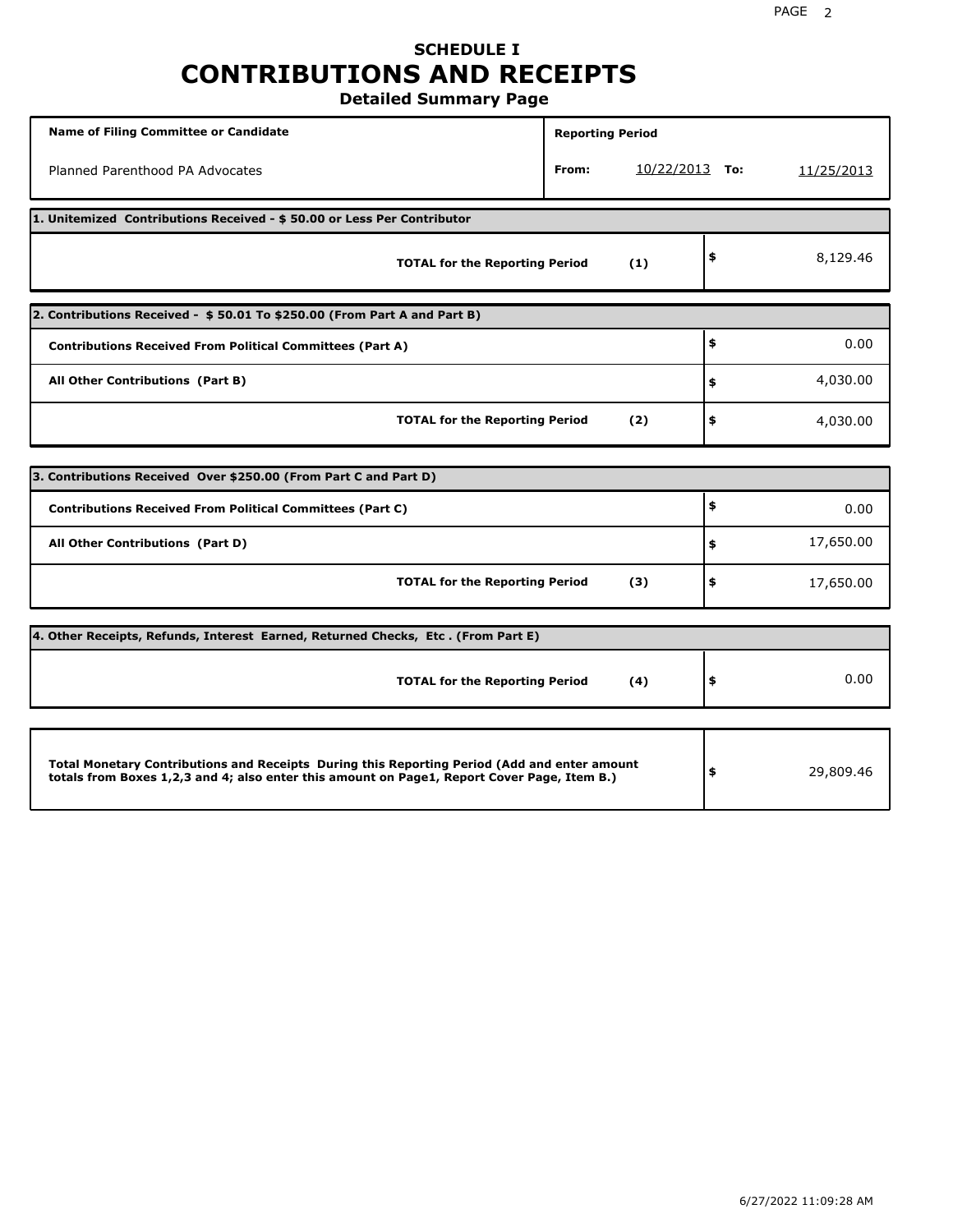PAGE 3

## **PART A CONTRIBUTIONS RECEIVED FROM POLITICAL COMMITTEES**

**\$50.01 TO \$250.00**

 **Use this Part to itemize only contributions received from political committees with an aggregate value from \$50.01 to \$250.00 in the reporting period.**

| Name of Filing Committee or Candidate      |              |                   | <b>Reporting Period</b> |             |             |                   |
|--------------------------------------------|--------------|-------------------|-------------------------|-------------|-------------|-------------------|
|                                            |              |                   | From:                   |             | To:         |                   |
|                                            |              |                   |                         | <b>DATE</b> |             | <b>AMOUNT</b>     |
| <b>Full Name of Contributing Committee</b> |              |                   | <b>MO</b>               | <b>DAY</b>  | <b>YEAR</b> |                   |
| <b>Mailing Address</b>                     |              |                   |                         |             |             | \$<br>0.00        |
| City                                       | <b>State</b> | Zip Code (Plus 4) |                         |             |             |                   |
|                                            |              |                   |                         |             |             | <b>PAGE TOTAL</b> |
|                                            |              |                   |                         |             |             |                   |

**Enter Grand Total of Part A on Schedule I, Detailed Summary Page, Section 2.**

**\$** 0.00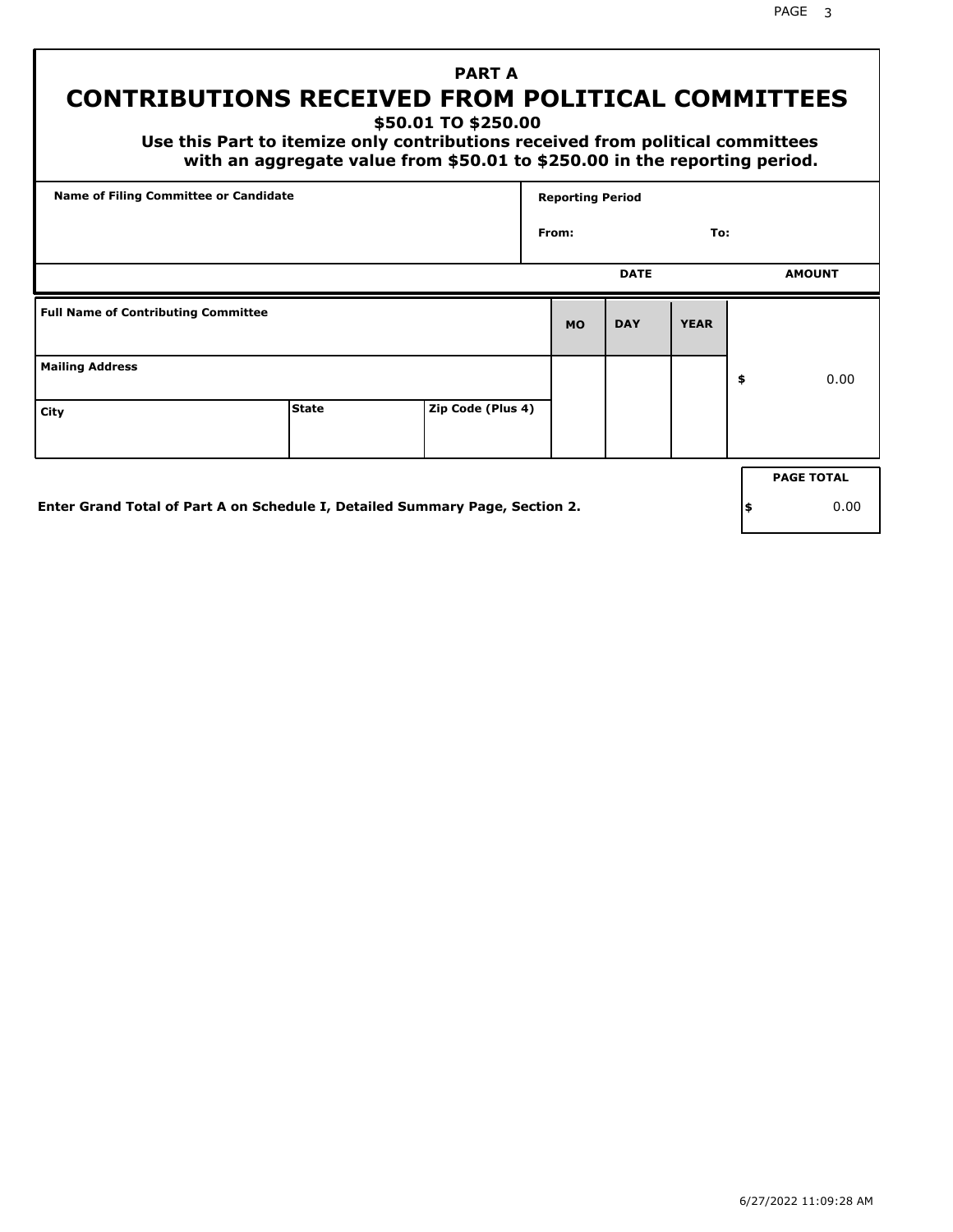| Use this Part to itemize all other contributions with an aggregate value from |                           | <b>PART B</b><br><b>ALL OTHER CONTRIBUTIONS</b><br>\$50.01 TO \$250.00<br>\$50.01 to \$250.00 in the reporting period.<br>(Exclude contributions from political committees reported in Part A) |                         |             |             |    |               |
|-------------------------------------------------------------------------------|---------------------------|------------------------------------------------------------------------------------------------------------------------------------------------------------------------------------------------|-------------------------|-------------|-------------|----|---------------|
| Name of Filing Committee or Candidate                                         |                           |                                                                                                                                                                                                | <b>Reporting Period</b> |             |             |    |               |
| Planned Parenthood PA Advocates                                               |                           |                                                                                                                                                                                                | From:                   | 10/22/2013  | To:         |    | 11/25/2013    |
|                                                                               |                           |                                                                                                                                                                                                |                         | <b>DATE</b> |             |    | <b>AMOUNT</b> |
| <b>Full Name of Contributor</b><br>Susan Cohen                                |                           |                                                                                                                                                                                                | <b>MO</b>               | <b>DAY</b>  | <b>YEAR</b> |    |               |
| <b>Mailing Address</b><br>2960 N 2nd Street                                   |                           |                                                                                                                                                                                                |                         |             |             | \$ | 250.00        |
| City                                                                          | <b>State</b>              | Zip Code (Plus 4)                                                                                                                                                                              | 10                      | 24          | 2013        |    |               |
| Harrisburg                                                                    | <b>PA</b>                 | 17110                                                                                                                                                                                          |                         |             |             |    |               |
| <b>Full Name of Contributor</b><br>John Banke                                 |                           |                                                                                                                                                                                                | <b>MO</b>               | <b>DAY</b>  | <b>YEAR</b> |    |               |
| <b>Mailing Address</b><br>260 Cumberland Street                               |                           |                                                                                                                                                                                                |                         |             |             | \$ | 250.00        |
| City<br>Harrisburg                                                            | <b>State</b><br><b>PA</b> | Zip Code (Plus 4)<br>28203                                                                                                                                                                     | 10                      | 24          | 2013        |    |               |
| <b>Full Name of Contributor</b><br>Christina Zarek                            |                           |                                                                                                                                                                                                | <b>MO</b>               | <b>DAY</b>  | <b>YEAR</b> |    |               |
| <b>Mailing Address</b><br>301 Rutherford Road                                 |                           |                                                                                                                                                                                                |                         |             |             | Ş  | 75.00         |
| City<br>Harrisburg                                                            | <b>State</b><br>PA        | Zip Code (Plus 4)<br>17109                                                                                                                                                                     | 10                      | 24          | 2013        |    |               |
| <b>Full Name of Contributor</b><br>H-Tech PAC                                 |                           |                                                                                                                                                                                                | <b>MO</b>               | <b>DAY</b>  | <b>YEAR</b> |    |               |
| <b>Mailing Address</b><br>The Bellevue, Suite 850 200 S Broad Street          |                           |                                                                                                                                                                                                |                         |             |             | \$ | 150.00        |
| City<br>Philadelphia                                                          | <b>State</b><br>PA        | Zip Code (Plus 4)<br>19102                                                                                                                                                                     | 10                      | 24          | 2013        |    |               |
| <b>Full Name of Contributor</b><br>Linda Hahn                                 |                           |                                                                                                                                                                                                | <b>MO</b>               | <b>DAY</b>  | <b>YEAR</b> |    |               |
| <b>Mailing Address</b><br>237 S Hutchinson Street                             |                           |                                                                                                                                                                                                |                         |             |             | \$ | 100.00        |
| City<br>Philadelphia                                                          | <b>State</b><br>PA        | Zip Code (Plus 4)<br>19107                                                                                                                                                                     | 10                      | 22          | 2013        |    |               |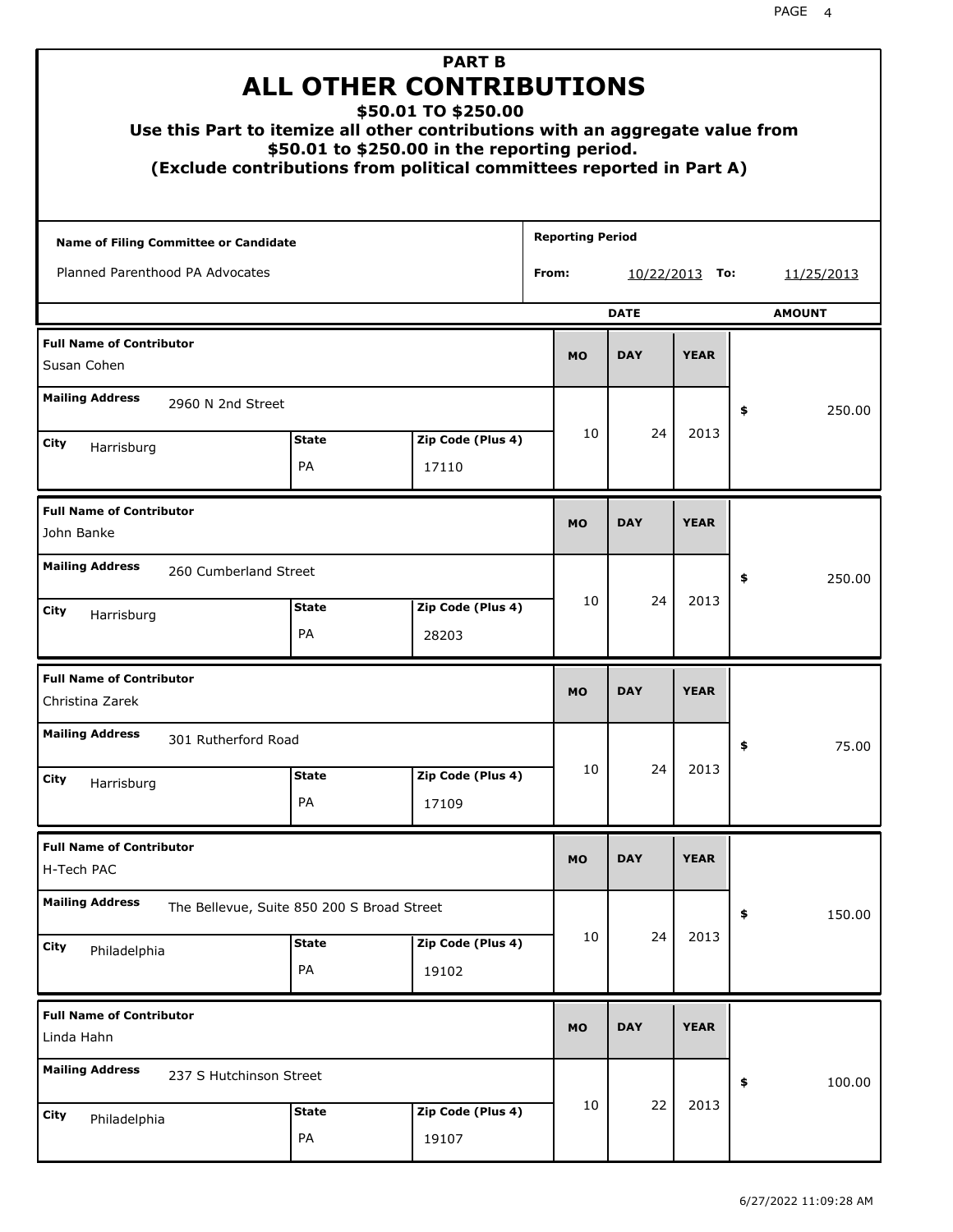| <b>Full Name of Contributor</b><br>Linda Lempert       |                            |              |                   | <b>MO</b> | <b>DAY</b> | <b>YEAR</b> |              |
|--------------------------------------------------------|----------------------------|--------------|-------------------|-----------|------------|-------------|--------------|
|                                                        |                            |              |                   |           |            |             |              |
| <b>Mailing Address</b>                                 | 242 Ironwood Circle        |              |                   |           |            |             | \$<br>100.00 |
| City<br><b>Elkins Park</b>                             |                            | <b>State</b> | Zip Code (Plus 4) | 10        | 22         | 2013        |              |
|                                                        |                            | PA           | 19027             |           |            |             |              |
| <b>Full Name of Contributor</b><br>Linda Hahn          |                            |              |                   | <b>MO</b> | <b>DAY</b> | <b>YEAR</b> |              |
| <b>Mailing Address</b>                                 | 237 S Hutchinson Street    |              |                   |           |            |             | \$<br>100.00 |
| City<br>Philadelphia                                   |                            | <b>State</b> | Zip Code (Plus 4) | 10        | 29         | 2013        |              |
|                                                        |                            | PA           | 19107             |           |            |             |              |
| <b>Full Name of Contributor</b><br>Nancy Colman        |                            |              |                   | <b>MO</b> | <b>DAY</b> | <b>YEAR</b> |              |
| <b>Mailing Address</b>                                 | 2204 Pine Street           |              |                   |           |            |             | \$<br>100.00 |
| City<br>Philadelphia                                   |                            | <b>State</b> | Zip Code (Plus 4) | 10        | 29         | 2013        |              |
|                                                        |                            | PA           | 19046             |           |            |             |              |
|                                                        |                            |              |                   |           |            |             |              |
| <b>Full Name of Contributor</b><br>Christian Soltysiak |                            |              |                   | <b>MO</b> | <b>DAY</b> | <b>YEAR</b> |              |
| <b>Mailing Address</b>                                 | 100 West Avenue, 617 South |              |                   |           |            |             | \$<br>100.00 |
| City                                                   |                            | <b>State</b> | Zip Code (Plus 4) | 10        | 31         | 2013        |              |
| Jenkintown                                             |                            | PA           | 19046             |           |            |             |              |
| <b>Full Name of Contributor</b><br>Donna Pardieu       |                            |              |                   | МO        | <b>DAY</b> | <b>YEAR</b> |              |
| <b>Mailing Address</b>                                 | 4984 Point Pleasant Pike   |              |                   |           |            |             | \$<br>100.00 |
| City                                                   |                            | <b>State</b> | Zip Code (Plus 4) | 10        | 31         | 2013        |              |
| Doylestown                                             |                            | PA           | 18902             |           |            |             |              |
| <b>Full Name of Contributor</b><br>Raymond McGarry     |                            |              |                   | <b>MO</b> | <b>DAY</b> | <b>YEAR</b> |              |
| <b>Mailing Address</b>                                 | 1014 Wellington Road       |              |                   |           |            |             | \$<br>100.00 |
| City<br>Jenkintown                                     |                            | <b>State</b> | Zip Code (Plus 4) | 10        | 31         | 2013        |              |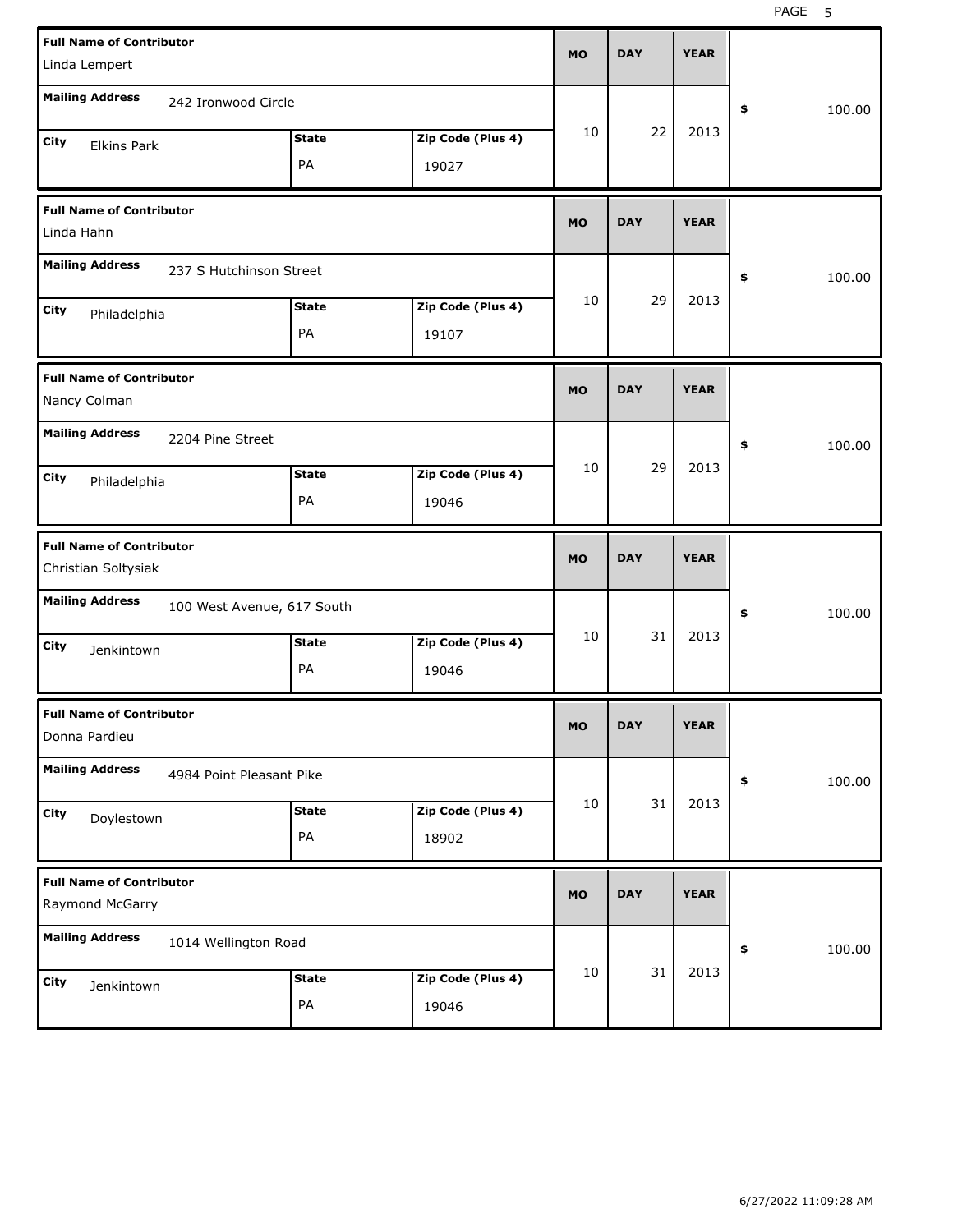| <b>Full Name of Contributor</b><br>Joshua Stein      |              |                            | <b>MO</b> | <b>DAY</b>   | <b>YEAR</b> |              |
|------------------------------------------------------|--------------|----------------------------|-----------|--------------|-------------|--------------|
| <b>Mailing Address</b><br>7731 Rockwell Avenue       |              |                            |           |              |             | \$<br>100.00 |
| City<br>Philadelphia<br>PA                           | <b>State</b> | Zip Code (Plus 4)<br>19111 | 10        | 31           | 2013        |              |
| <b>Full Name of Contributor</b><br>Frank Custer      |              |                            | <b>MO</b> | <b>DAY</b>   | <b>YEAR</b> |              |
| <b>Mailing Address</b><br>1419 Gwynedale Way         |              |                            |           |              |             | \$<br>100.00 |
| City<br>Lansdale<br>PA                               | <b>State</b> | Zip Code (Plus 4)<br>19446 | 11        | $\mathbf{1}$ | 2013        |              |
| <b>Full Name of Contributor</b><br>Katherine Otto    |              |                            | <b>MO</b> | <b>DAY</b>   | <b>YEAR</b> |              |
| <b>Mailing Address</b><br>2021 Frankford Avenue FI 2 |              |                            |           |              |             | \$<br>100.00 |
| City<br>Philadelphia<br>PA                           | <b>State</b> | Zip Code (Plus 4)<br>19125 | 11        | 14           | 2013        |              |
|                                                      |              |                            |           |              |             |              |
| <b>Full Name of Contributor</b><br>Judith Wilson     |              |                            | <b>MO</b> | <b>DAY</b>   | <b>YEAR</b> |              |
| <b>Mailing Address</b><br>507 Kettlehouse Pond       |              |                            |           |              |             | \$<br>100.00 |
| City<br>Chesterbrook<br>PA                           | <b>State</b> | Zip Code (Plus 4)<br>19087 | 11        | 14           | 2013        |              |
| <b>Full Name of Contributor</b><br>susan Rzucidlo    |              |                            | МO        | <b>DAY</b>   | <b>YEAR</b> |              |
| <b>Mailing Address</b><br>210 Laurel Heights Road    |              |                            |           |              |             | \$<br>100.00 |
| City<br>Landenberg<br>PA                             | <b>State</b> | Zip Code (Plus 4)<br>19350 | 11        | 14           | 2013        |              |
| <b>Full Name of Contributor</b><br>Robin Greene      |              |                            | <b>MO</b> | <b>DAY</b>   | <b>YEAR</b> |              |
| <b>Mailing Address</b><br>904 Mountain View Drive    |              |                            | 11        | 14           | 2013        | 100.00<br>\$ |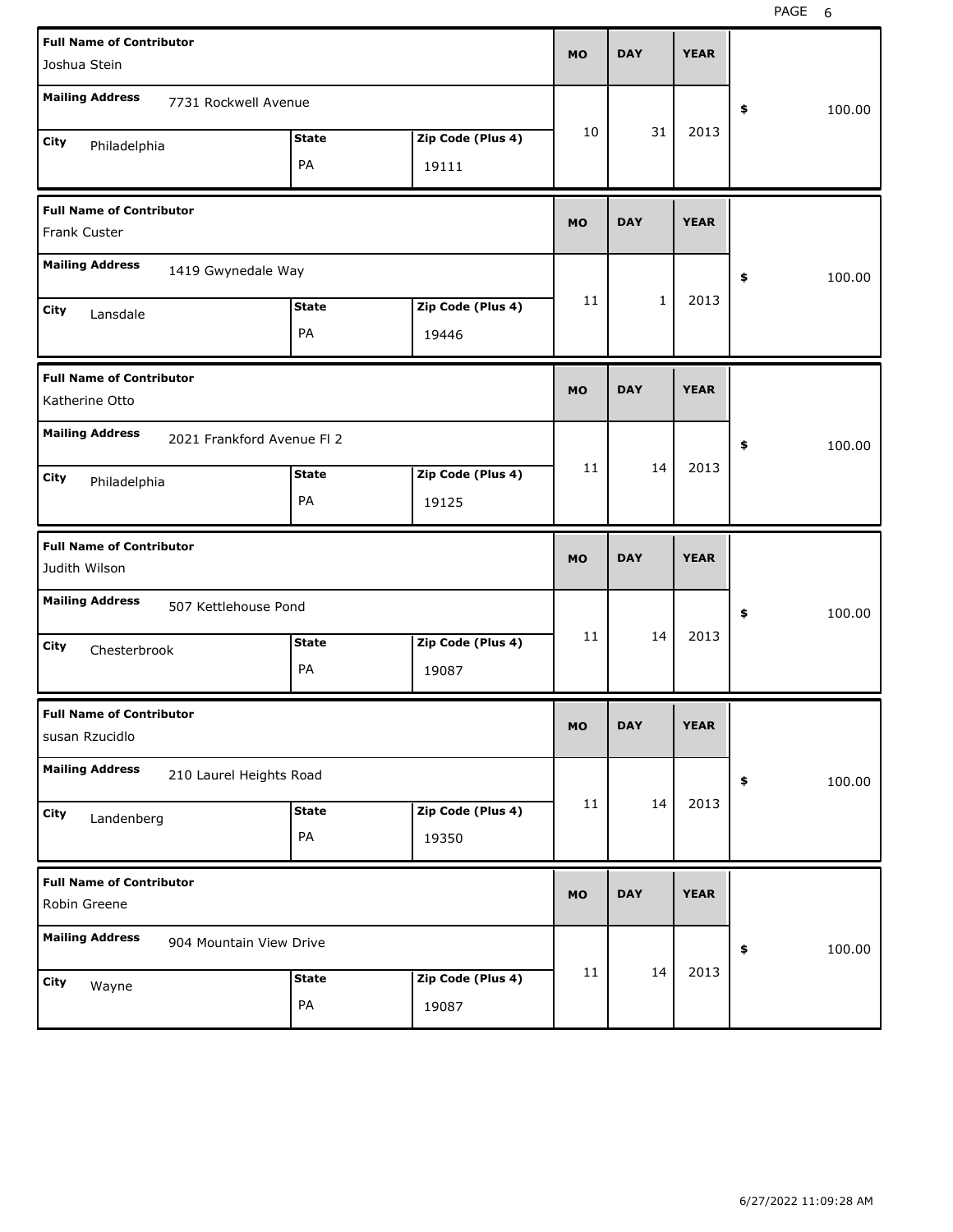| <b>Full Name of Contributor</b><br>Joan Morgan          |                        |                    |                            | <b>MO</b> | <b>DAY</b> | <b>YEAR</b> |              |        |
|---------------------------------------------------------|------------------------|--------------------|----------------------------|-----------|------------|-------------|--------------|--------|
| <b>Mailing Address</b>                                  | 108 Polo Drive         |                    |                            |           |            |             | \$<br>100.00 |        |
| City<br>North Wales                                     |                        | <b>State</b><br>PA | Zip Code (Plus 4)<br>19454 | 11        | 14         | 2013        |              |        |
| <b>Full Name of Contributor</b><br>David Loder          |                        |                    |                            | <b>MO</b> | <b>DAY</b> | <b>YEAR</b> |              |        |
| <b>Mailing Address</b>                                  | 6095 W Mill Road       |                    |                            |           |            |             | \$<br>100.00 |        |
| City<br>Flourtown                                       |                        | <b>State</b><br>PA | Zip Code (Plus 4)<br>19031 | 11        | 14         | 2013        |              |        |
| <b>Full Name of Contributor</b><br>Kimberly Sheppard    |                        |                    |                            | <b>MO</b> | <b>DAY</b> | <b>YEAR</b> |              |        |
| <b>Mailing Address</b>                                  | 96 S College Avenue    |                    |                            |           |            |             | 100.00<br>\$ |        |
| City<br>Flourtown                                       |                        | <b>State</b><br>PA | Zip Code (Plus 4)<br>19031 | 11        | 14         | 2013        |              |        |
|                                                         |                        |                    |                            |           |            |             |              |        |
| <b>Full Name of Contributor</b><br>Lauren Lambrugo      |                        |                    |                            | <b>MO</b> | <b>DAY</b> | <b>YEAR</b> |              |        |
| <b>Mailing Address</b>                                  | 8142 Cadwalader Avenue |                    |                            |           |            |             | 100.00<br>\$ |        |
| City<br>Elkins park                                     |                        | <b>State</b><br>PA | Zip Code (Plus 4)<br>19027 | 11        | 14         | 2013        |              |        |
| <b>Full Name of Contributor</b><br>Diane Newbury        |                        |                    |                            | MO        | <b>DAY</b> | <b>YEAR</b> |              |        |
| <b>Mailing Address</b>                                  | 101 Newton Street      |                    |                            |           |            |             | \$           | 150.00 |
| City<br>Philadelphia                                    |                        | <b>State</b><br>PA | Zip Code (Plus 4)<br>19118 | 11        | 14         | 2013        |              |        |
| <b>Full Name of Contributor</b><br>Hindman & Assoc, LLC |                        |                    |                            | <b>MO</b> | <b>DAY</b> | <b>YEAR</b> |              |        |
| <b>Mailing Address</b>                                  | 201 Head House Court   |                    |                            | 11        | 14         | 2013        | 150.00<br>\$ |        |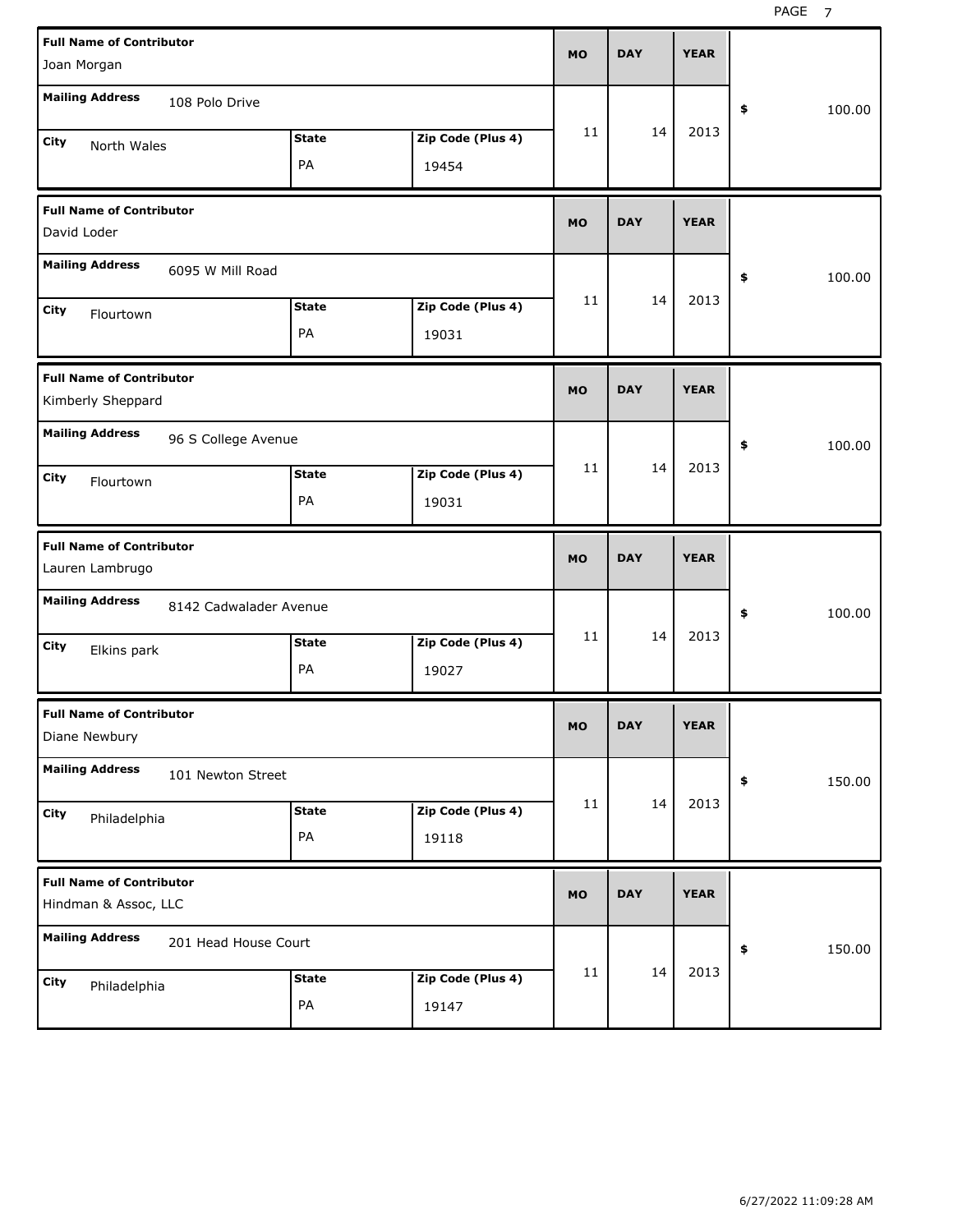| <b>Full Name of Contributor</b><br>Richard Quinn        |                             |              |                   | <b>MO</b> | <b>DAY</b> | <b>YEAR</b> |              |
|---------------------------------------------------------|-----------------------------|--------------|-------------------|-----------|------------|-------------|--------------|
| <b>Mailing Address</b>                                  | 658 Fernfield Circle        |              |                   |           |            |             | \$<br>100.00 |
| City<br>Wayne                                           |                             | <b>State</b> | Zip Code (Plus 4) | 11        | 14         | 2013        |              |
|                                                         |                             | PA           | 19087             |           |            |             |              |
| <b>Full Name of Contributor</b><br>Beth Braverman       |                             |              |                   | <b>MO</b> | <b>DAY</b> | <b>YEAR</b> |              |
| <b>Mailing Address</b>                                  | 110 Shoal Creek Drive       |              |                   |           |            |             | \$<br>100.00 |
| City<br><b>Blue Bell</b>                                |                             | <b>State</b> | Zip Code (Plus 4) | 11        | 13         | 2013        |              |
|                                                         |                             | PA           | 19422             |           |            |             |              |
| <b>Full Name of Contributor</b><br>Paul Smith           |                             |              |                   | <b>MO</b> | <b>DAY</b> | <b>YEAR</b> |              |
| <b>Mailing Address</b>                                  | 790 Pugh Road               |              |                   |           |            |             | \$<br>100.00 |
| City<br>Wayne                                           |                             | <b>State</b> | Zip Code (Plus 4) | 11        | 12         | 2013        |              |
|                                                         |                             | PA           | 19087             |           |            |             |              |
|                                                         |                             |              |                   |           |            |             |              |
| <b>Full Name of Contributor</b><br><b>Billy Smith</b>   |                             |              |                   | <b>MO</b> | <b>DAY</b> | <b>YEAR</b> |              |
| <b>Mailing Address</b>                                  | 193 W Essex Avenue          |              |                   |           |            |             | \$<br>100.00 |
| City<br>Lansdowne                                       |                             | <b>State</b> | Zip Code (Plus 4) | 11        | 12         | 2013        |              |
|                                                         |                             | PA           | 19050             |           |            |             |              |
| <b>Full Name of Contributor</b><br>Anne Conroy          |                             |              |                   | мo        | <b>DAY</b> | <b>YEAR</b> |              |
| <b>Mailing Address</b>                                  | 1400 Waverly Road, Apt B245 |              |                   |           |            |             | \$<br>100.00 |
| <b>City</b>                                             |                             | <b>State</b> | Zip Code (Plus 4) | 11        | 22         | 2013        |              |
| Gladwyne                                                |                             | PA           | 19035             |           |            |             |              |
| <b>Full Name of Contributor</b><br>Margaret Leigh groff |                             |              |                   | <b>MO</b> | <b>DAY</b> | <b>YEAR</b> |              |
| <b>Mailing Address</b>                                  | 4023 Spring Valley Road     |              |                   |           |            |             | \$<br>100.00 |
| City<br>Doylestown                                      |                             | <b>State</b> | Zip Code (Plus 4) | 11        | 22         | 2013        |              |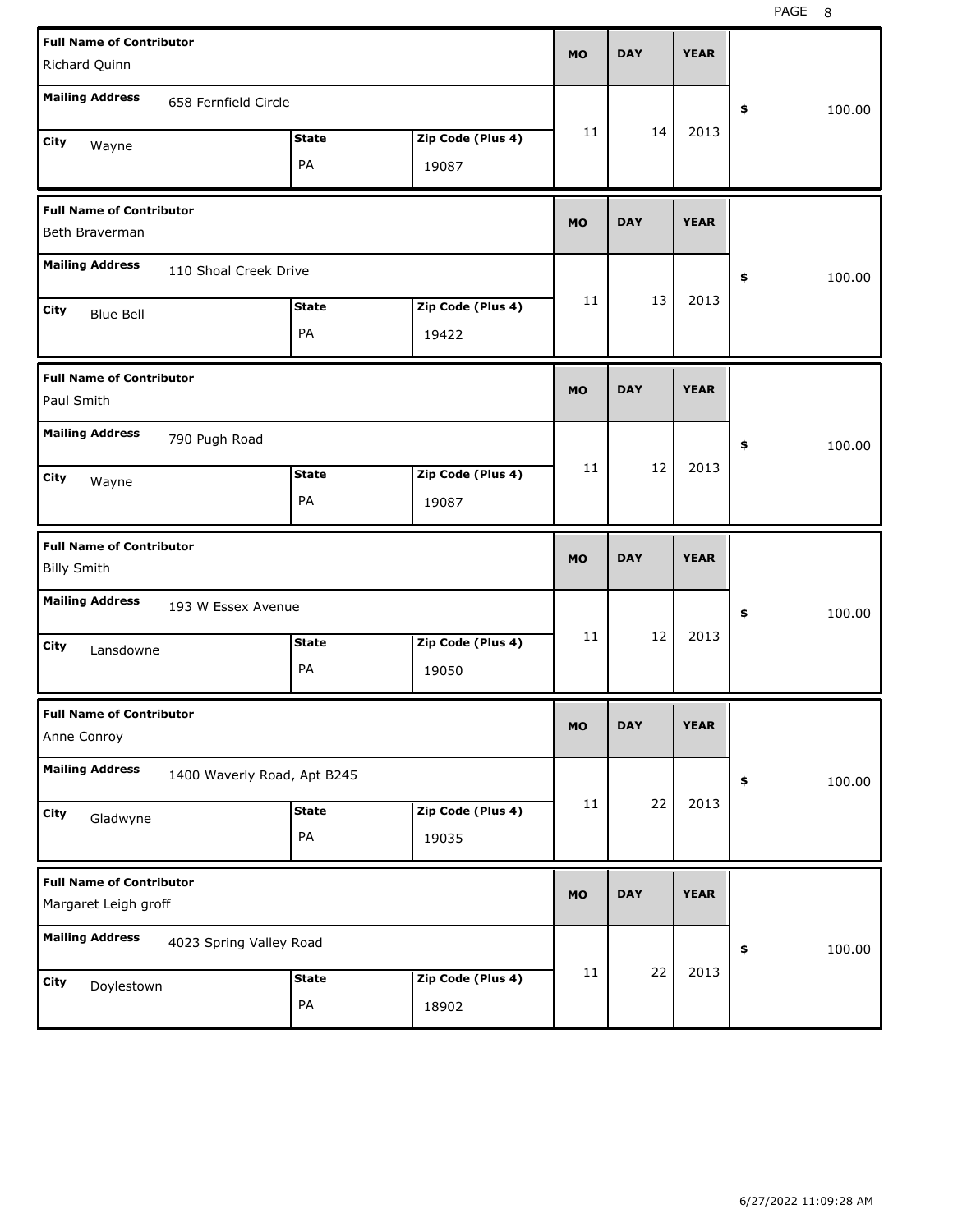| <b>Full Name of Contributor</b><br>Greta Aul      |                            |              |                                                                              | <b>MO</b> | <b>DAY</b> | <b>YEAR</b> |                   |
|---------------------------------------------------|----------------------------|--------------|------------------------------------------------------------------------------|-----------|------------|-------------|-------------------|
| <b>Mailing Address</b>                            | 80 Spencer Avenue          |              |                                                                              |           |            |             |                   |
|                                                   |                            | <b>State</b> |                                                                              | 11        | 25         | 2013        | \$<br>125.00      |
| City<br>Lancaster                                 |                            | PA           | Zip Code (Plus 4)<br>17603                                                   |           |            |             |                   |
|                                                   |                            |              |                                                                              |           |            |             |                   |
| <b>Full Name of Contributor</b><br>Bevan Lawson   |                            |              |                                                                              | <b>MO</b> | <b>DAY</b> | <b>YEAR</b> |                   |
| <b>Mailing Address</b>                            | 2200 Arch Street Unite 107 |              |                                                                              |           |            |             | \$<br>180.00      |
| City<br>Philadelphia                              |                            | <b>State</b> | Zip Code (Plus 4)                                                            | 11        | 25         | 2013        |                   |
|                                                   |                            | PA           | 19103                                                                        |           |            |             |                   |
| <b>Full Name of Contributor</b><br>Kim Gronendahl |                            |              |                                                                              | <b>MO</b> | <b>DAY</b> | <b>YEAR</b> |                   |
| <b>Mailing Address</b>                            | 4783 landisville Road      |              |                                                                              |           |            |             |                   |
|                                                   |                            |              |                                                                              | 11        | 25         | 2013        | \$<br>125.00      |
|                                                   |                            | <b>State</b> |                                                                              |           |            |             |                   |
| City<br>Doylestown                                |                            |              | Zip Code (Plus 4)                                                            |           |            |             |                   |
|                                                   |                            | PA           | 18902                                                                        |           |            |             |                   |
| <b>Full Name of Contributor</b><br>Susan Schewel  |                            |              |                                                                              | <b>MO</b> | <b>DAY</b> | <b>YEAR</b> |                   |
| <b>Mailing Address</b>                            | 506 E Durham Street        |              |                                                                              |           |            |             | \$<br>125.00      |
| City<br>Philadelphia                              |                            | <b>State</b> | Zip Code (Plus 4)                                                            | 11        | 25         | 2013        |                   |
|                                                   |                            | PA           | 19119                                                                        |           |            |             |                   |
| <b>Full Name of Contributor</b>                   |                            |              |                                                                              |           |            |             |                   |
| Sheila Roseman                                    |                            |              |                                                                              | <b>MO</b> | DAY        | <b>YEAR</b> |                   |
| <b>Mailing Address</b>                            | 6261 Jackson Drive         |              |                                                                              |           |            |             | \$<br>150.00      |
| City<br>East Petersburg                           |                            | <b>State</b> | Zip Code (Plus 4)                                                            | 11        | 25         | 2013        |                   |
|                                                   |                            | PA           | 17520                                                                        |           |            |             |                   |
|                                                   |                            |              |                                                                              |           |            |             | <b>PAGE TOTAL</b> |
|                                                   |                            |              | Enter Grand Total of Part A on Schedule I, Detailed Summary Page, Section 2. |           |            |             | \$<br>4,030.00    |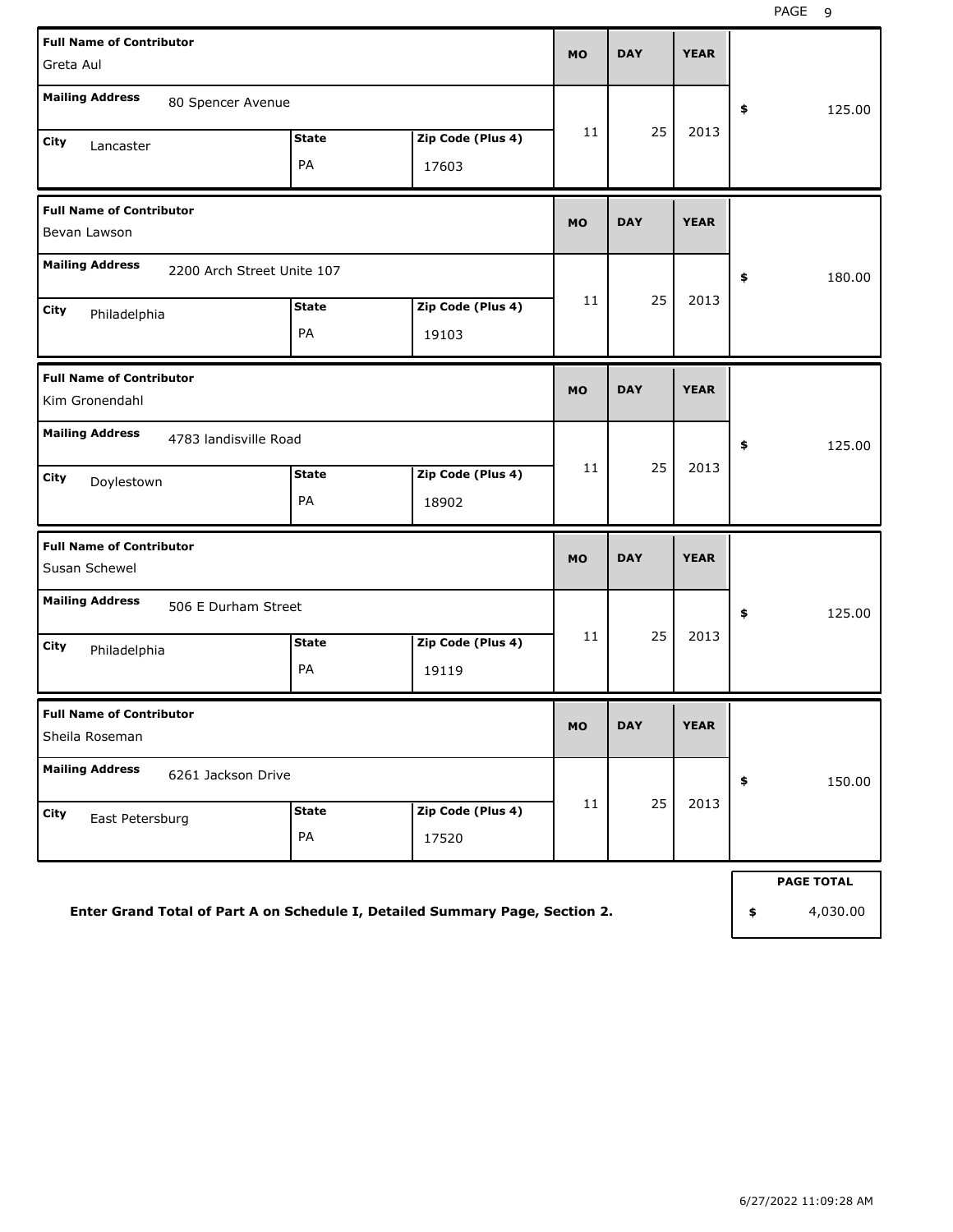## **PART C Contributions Received From Political Committees**

**OVER \$250.00**

 **Use this Part to itemize only contributions received from Political committees with an aggregate value from Over \$250.00 in the reporting period.**

| Name of Filing Committee or Candidate                                        |              | <b>Reporting Period</b> |             |            |             |                   |
|------------------------------------------------------------------------------|--------------|-------------------------|-------------|------------|-------------|-------------------|
|                                                                              |              | From:                   |             |            | To:         |                   |
|                                                                              |              |                         | <b>DATE</b> |            |             | <b>AMOUNT</b>     |
| <b>Full Name of Contributing Committee</b>                                   |              |                         | <b>MO</b>   | <b>DAY</b> | <b>YEAR</b> |                   |
| <b>Mailing Address</b>                                                       |              |                         |             |            |             | \$<br>0.00        |
| City                                                                         | <b>State</b> | Zip Code (Plus 4)       |             |            |             |                   |
|                                                                              |              |                         |             |            |             | <b>PAGE TOTAL</b> |
| Enter Grand Total of Part C on Schedule I, Detailed Summary Page, Section 3. |              |                         |             |            |             | \$<br>0.00        |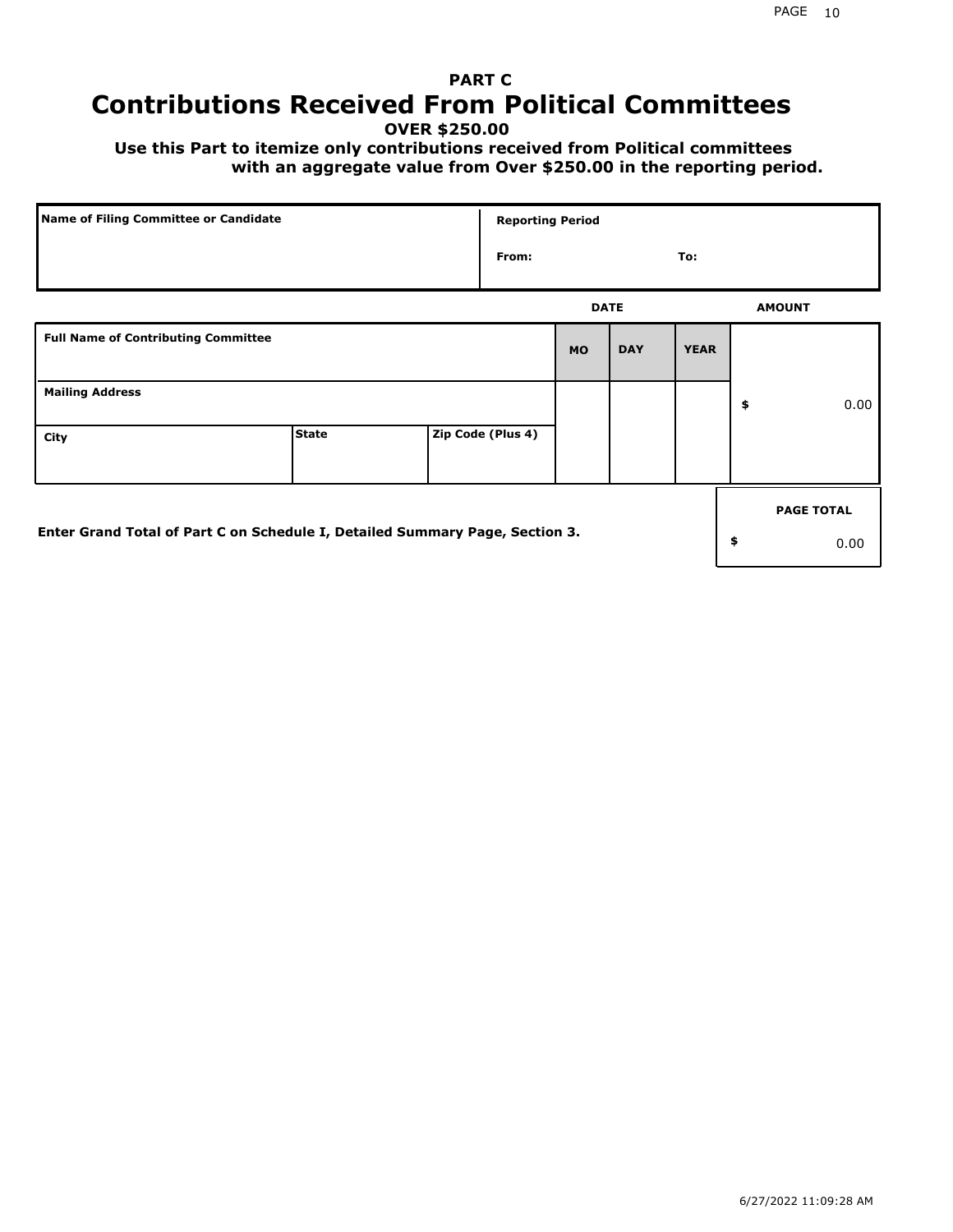## **PART D ALL OTHER CONTRIBUTIONS**

### **OVER \$250.00**

### **Use this Part to itemize all other contributions with an aggregate value of**

 **over \$250.00 in the reporting period.**

 **(Exclude contributions from political committees reported in Part C.)** 

| Name of Filing Committee or Candidate                                 |                    |  |                            |       | <b>Reporting Period</b> |                  |             |                   |
|-----------------------------------------------------------------------|--------------------|--|----------------------------|-------|-------------------------|------------------|-------------|-------------------|
| Planned Parenthood PA Advocates                                       |                    |  |                            | From: |                         | $10/22/2013$ To: |             | 11/25/2013        |
|                                                                       |                    |  |                            |       |                         | <b>DATE</b>      |             | <b>AMOUNT</b>     |
| <b>Full Name of Contributor</b><br>Ritchie Tabachnick                 |                    |  |                            |       | <b>MO</b>               | <b>DAY</b>       | <b>YEAR</b> |                   |
| Mailing<br>111 Grandview Avenue, Apt 701<br><b>Address</b>            |                    |  |                            |       |                         |                  |             | 1,000.00<br>\$    |
| City<br>Pittsburgh                                                    | <b>State</b><br>PA |  | Zip Code (Plus 4)<br>15211 |       | 10                      | 24               | 2013        |                   |
| <b>Employer Name</b><br>unknown                                       |                    |  |                            |       | <b>Occupation</b>       |                  | unknown     |                   |
| <b>Employer Mailing Address/Principal Place of</b><br><b>Business</b> |                    |  | City                       |       |                         | <b>State</b>     |             | Zip Code (Plus 4) |
| unknown                                                               |                    |  | pittsburgh                 |       |                         | PA               |             | 15211             |
| <b>Full Name of Contributor</b><br>Louis Appell, Jr                   |                    |  |                            |       | <b>MO</b>               | <b>DAY</b>       | <b>YEAR</b> |                   |
| <b>Mailing</b><br>PO Box 2026<br><b>Address</b>                       |                    |  |                            |       |                         |                  |             | \$<br>500.00      |
| City<br>York                                                          | <b>State</b>       |  | Zip Code (Plus 4)          |       | 10                      | 24               | 2013        |                   |
|                                                                       | PA                 |  | 17405                      |       |                         |                  |             |                   |
| <b>Employer Name</b><br>unknown                                       |                    |  |                            |       | <b>Occupation</b>       |                  | unknown     |                   |
| <b>Employer Mailing Address/Principal Place of</b><br><b>Business</b> |                    |  | City                       |       |                         | <b>State</b>     |             | Zip Code (Plus 4) |
| unknown                                                               |                    |  | York                       |       |                         | PA               |             | 17405             |
| <b>Full Name of Contributor</b><br>Alison Ballantine                  |                    |  |                            |       | <b>MO</b>               | <b>DAY</b>       | <b>YEAR</b> |                   |
| <b>Mailing</b><br>18 S Wharf Road<br><b>Address</b>                   |                    |  |                            |       |                         |                  |             | \$<br>500.00      |
| City<br>Mechanicsburg                                                 | <b>State</b>       |  | Zip Code (Plus 4)          |       | 10                      | 31               | 2013        |                   |
|                                                                       | PA                 |  | 17055                      |       |                         |                  |             |                   |
| <b>Employer Name</b><br>unknown                                       |                    |  |                            |       | <b>Occupation</b>       |                  | unknown     |                   |
| <b>Employer Mailing Address/Principal Place of</b><br><b>Business</b> |                    |  | City                       |       |                         | <b>State</b>     |             | Zip Code (Plus 4) |
| unknown                                                               |                    |  | Mechanicsburg              |       |                         | PA               |             | 17055             |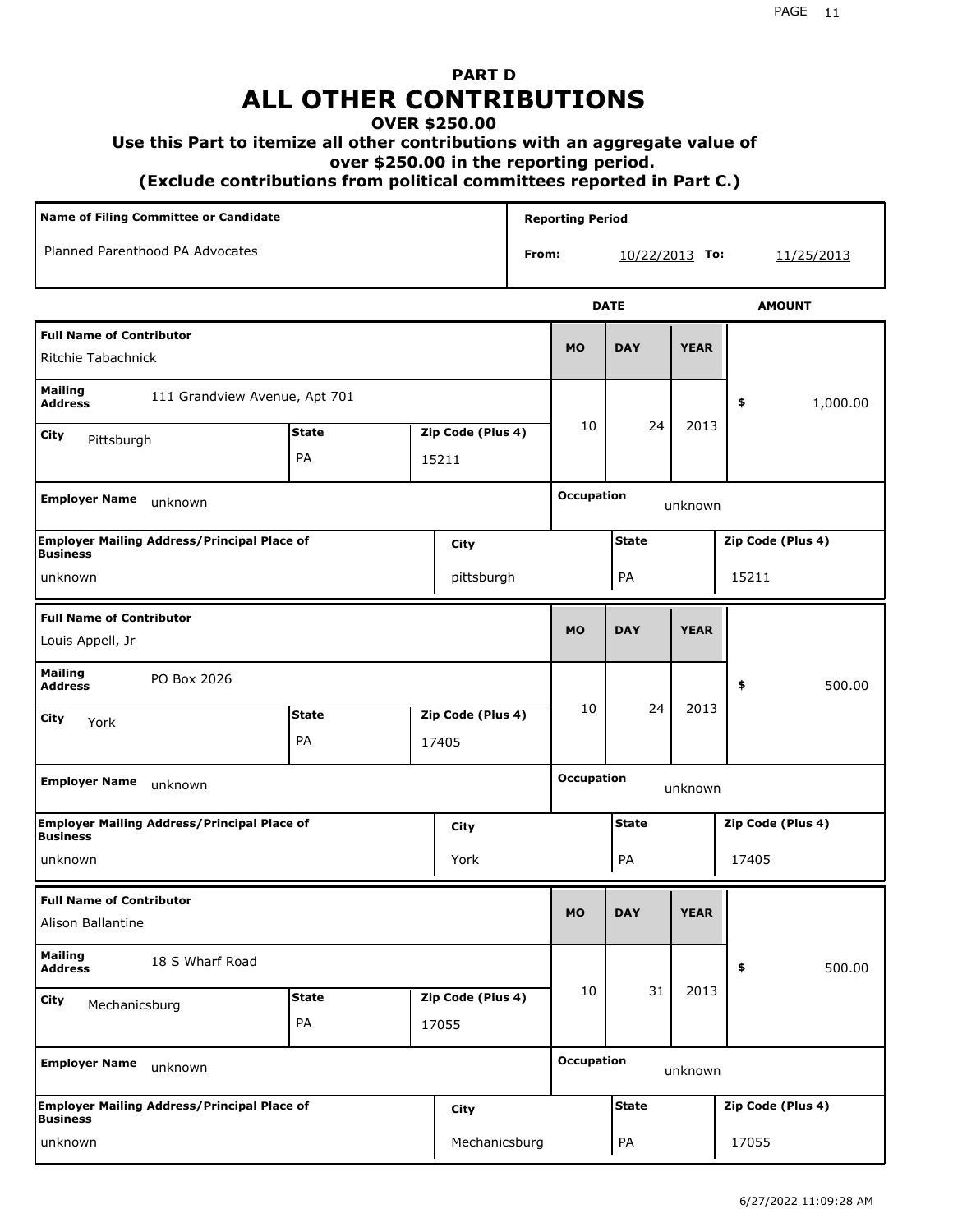| <b>Full Name of Contributor</b>                                       |              |                   |                   | <b>DAY</b>   | <b>YEAR</b> |                   |          |
|-----------------------------------------------------------------------|--------------|-------------------|-------------------|--------------|-------------|-------------------|----------|
| Kim Oxholm                                                            |              |                   | <b>MO</b>         |              |             |                   |          |
| <b>Mailing</b><br>3411 Chestnut Street, Apt 740<br><b>Address</b>     |              |                   |                   |              |             | \$                | 5,000.00 |
| City<br>Philadelphia                                                  | <b>State</b> | Zip Code (Plus 4) | 10                | 22           | 2013        |                   |          |
|                                                                       | PA           | 19104             |                   |              |             |                   |          |
|                                                                       |              |                   | <b>Occupation</b> |              |             |                   |          |
| <b>Employer Name</b><br>unknown                                       |              |                   |                   |              | unknown     |                   |          |
| <b>Employer Mailing Address/Principal Place of</b><br><b>Business</b> |              | City              |                   | <b>State</b> |             | Zip Code (Plus 4) |          |
| unknown                                                               |              | philadelphia      |                   | PA           |             | 19104             |          |
| <b>Full Name of Contributor</b>                                       |              |                   |                   |              |             |                   |          |
| Nancy Eales                                                           |              |                   | <b>MO</b>         | <b>DAY</b>   | <b>YEAR</b> |                   |          |
| <b>Mailing</b><br>402 Dulton Mill Road<br><b>Address</b>              |              |                   |                   |              |             | \$                | 1,000.00 |
| City<br>Malvern                                                       | <b>State</b> | Zip Code (Plus 4) | 11                | 1            | 2013        |                   |          |
|                                                                       | PA           | 19355             |                   |              |             |                   |          |
|                                                                       |              |                   |                   |              |             |                   |          |
| <b>Employer Name</b><br>unknown                                       |              |                   | <b>Occupation</b> |              | unknown     |                   |          |
| <b>Employer Mailing Address/Principal Place of</b><br><b>Business</b> |              | <b>City</b>       |                   | <b>State</b> |             | Zip Code (Plus 4) |          |
| unknown                                                               |              | Malvern           |                   | PA           |             | 19355             |          |
|                                                                       |              |                   |                   |              |             |                   |          |
| <b>Full Name of Contributor</b>                                       |              |                   | <b>MO</b>         | <b>DAY</b>   | <b>YEAR</b> |                   |          |
| Bryna Silver                                                          |              |                   |                   |              |             |                   |          |
| <b>Mailing</b><br>244 Philip Pl<br><b>Address</b>                     |              |                   |                   |              |             | \$                | 500.00   |
| City                                                                  | <b>State</b> | Zip Code (Plus 4) | 11                | 14           | 2013        |                   |          |
| Philadelphia                                                          | PA           | 19106             |                   |              |             |                   |          |
| <b>Employer Name</b><br>unknown                                       |              |                   | <b>Occupation</b> |              | unknown     |                   |          |
|                                                                       |              |                   |                   |              |             |                   |          |
| <b>Employer Mailing Address/Principal Place of</b><br><b>Business</b> |              | <b>City</b>       |                   | <b>State</b> |             | Zip Code (Plus 4) |          |
| unknown                                                               |              | philadelphia      |                   | PA           |             | 19106             |          |
| <b>Full Name of Contributor</b>                                       |              |                   |                   |              |             |                   |          |
| Marisa Wigglesworth                                                   |              |                   | <b>MO</b>         | <b>DAY</b>   | <b>YEAR</b> |                   |          |
| <b>Mailing</b><br>818 N Taney Street<br><b>Address</b>                |              |                   |                   |              |             | \$                | 500.00   |
| <b>City</b>                                                           | <b>State</b> | Zip Code (Plus 4) | 11                | 14           | 2013        |                   |          |
| Philadelphia                                                          | PA           | 19130             |                   |              |             |                   |          |
| <b>Employer Name</b><br>unknown                                       |              |                   | <b>Occupation</b> |              | unknown     |                   |          |
| <b>Employer Mailing Address/Principal Place of</b><br><b>Business</b> |              | City              |                   | <b>State</b> |             | Zip Code (Plus 4) |          |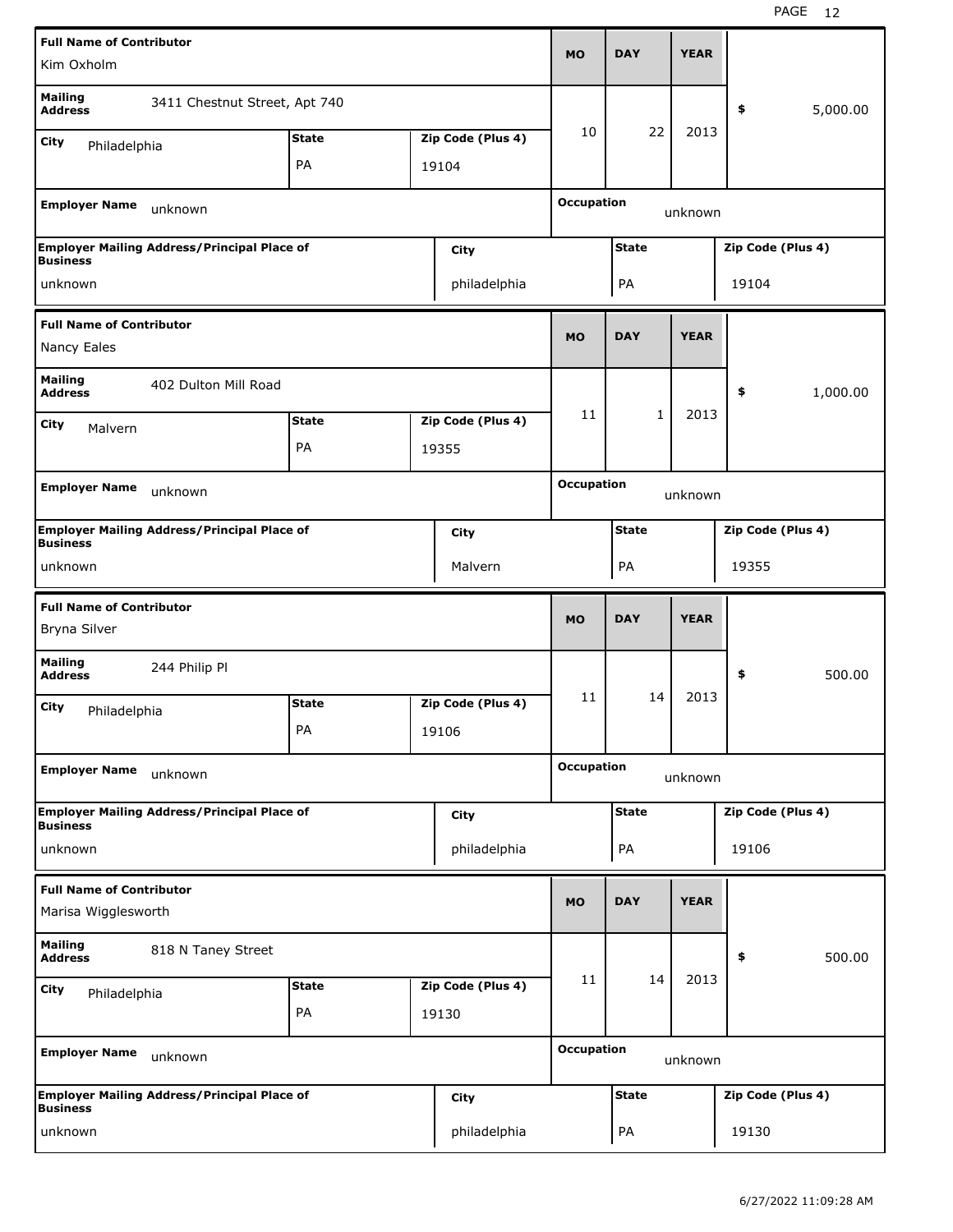| <b>Full Name of Contributor</b>                                               |                                                    |              |  |                   | <b>MO</b>                    |              |             |                   |          |  |
|-------------------------------------------------------------------------------|----------------------------------------------------|--------------|--|-------------------|------------------------------|--------------|-------------|-------------------|----------|--|
| Lewis Blynn                                                                   |                                                    |              |  |                   |                              | <b>DAY</b>   | <b>YEAR</b> |                   |          |  |
| <b>Mailing</b><br><b>Address</b>                                              | 2545 White Horse Road                              |              |  |                   |                              |              |             | \$                | 500.00   |  |
| <b>City</b><br>Berwyn                                                         |                                                    | <b>State</b> |  | Zip Code (Plus 4) | 11                           | 6            | 2013        |                   |          |  |
|                                                                               |                                                    | PA           |  | 19312             |                              |              |             |                   |          |  |
| <b>Employer Name</b><br>unknown                                               |                                                    |              |  |                   | <b>Occupation</b><br>Unknown |              |             |                   |          |  |
|                                                                               | <b>Employer Mailing Address/Principal Place of</b> |              |  | City              |                              | <b>State</b> |             | Zip Code (Plus 4) |          |  |
| <b>Business</b><br>unknown                                                    |                                                    |              |  | berwyn            |                              | PA           |             | 19312             |          |  |
| <b>Full Name of Contributor</b>                                               |                                                    |              |  |                   |                              |              |             |                   |          |  |
| Roys Wells                                                                    |                                                    |              |  |                   | <b>MO</b>                    | <b>DAY</b>   | <b>YEAR</b> |                   |          |  |
| <b>Mailing</b><br><b>Address</b>                                              | 670 Pheasant Run Road                              |              |  |                   |                              |              |             | \$                | 1,000.00 |  |
| City<br>Hummelstown                                                           |                                                    | <b>State</b> |  | Zip Code (Plus 4) | 11                           | 18           | 2013        |                   |          |  |
|                                                                               |                                                    | PA           |  | 17036             |                              |              |             |                   |          |  |
|                                                                               |                                                    |              |  |                   |                              |              |             |                   |          |  |
| <b>Employer Name</b>                                                          | unknown                                            |              |  |                   | <b>Occupation</b><br>unknown |              |             |                   |          |  |
| <b>Employer Mailing Address/Principal Place of</b><br>City<br><b>Business</b> |                                                    |              |  |                   |                              | <b>State</b> |             | Zip Code (Plus 4) |          |  |
| unknown                                                                       |                                                    |              |  | hummelstown       |                              | PA           |             | 17036             |          |  |
| <b>Full Name of Contributor</b><br>Kathryn Love Putnam                        |                                                    |              |  |                   |                              |              |             |                   |          |  |
|                                                                               |                                                    |              |  |                   | <b>MO</b>                    | <b>DAY</b>   | <b>YEAR</b> |                   |          |  |
| <b>Mailing</b><br><b>Address</b>                                              | 400 Rex Aveneu                                     |              |  |                   |                              |              |             | \$                | 400.00   |  |
| City                                                                          |                                                    | <b>State</b> |  | Zip Code (Plus 4) | 11                           | 22           | 2013        |                   |          |  |
| Philadelphia                                                                  |                                                    | PA           |  | 19118             |                              |              |             |                   |          |  |
| <b>Employer Name</b>                                                          | unknown                                            |              |  |                   | <b>Occupation</b>            |              | unknown     |                   |          |  |
|                                                                               | <b>Employer Mailing Address/Principal Place of</b> |              |  | City              |                              | <b>State</b> |             | Zip Code (Plus 4) |          |  |
| <b>Business</b><br>unknown                                                    |                                                    |              |  | philadelphia      |                              | PA           |             | 19118             |          |  |
| <b>Full Name of Contributor</b>                                               |                                                    |              |  |                   |                              |              |             |                   |          |  |
| nancy Posel                                                                   |                                                    |              |  |                   | <b>MO</b>                    | <b>DAY</b>   | <b>YEAR</b> |                   |          |  |
| <b>Mailing</b><br><b>Address</b>                                              | 1060 Mill Road Circle                              |              |  |                   |                              |              |             | \$                | 1,000.00 |  |
| City<br>Jenkintown                                                            |                                                    | <b>State</b> |  | Zip Code (Plus 4) | 11                           | 22           | 2013        |                   |          |  |
|                                                                               |                                                    | PA           |  | 19046             |                              |              |             |                   |          |  |
| <b>Employer Name</b>                                                          | unknown                                            |              |  |                   | <b>Occupation</b>            |              | unknown     |                   |          |  |
| <b>Business</b>                                                               | <b>Employer Mailing Address/Principal Place of</b> |              |  | City              |                              | <b>State</b> |             | Zip Code (Plus 4) |          |  |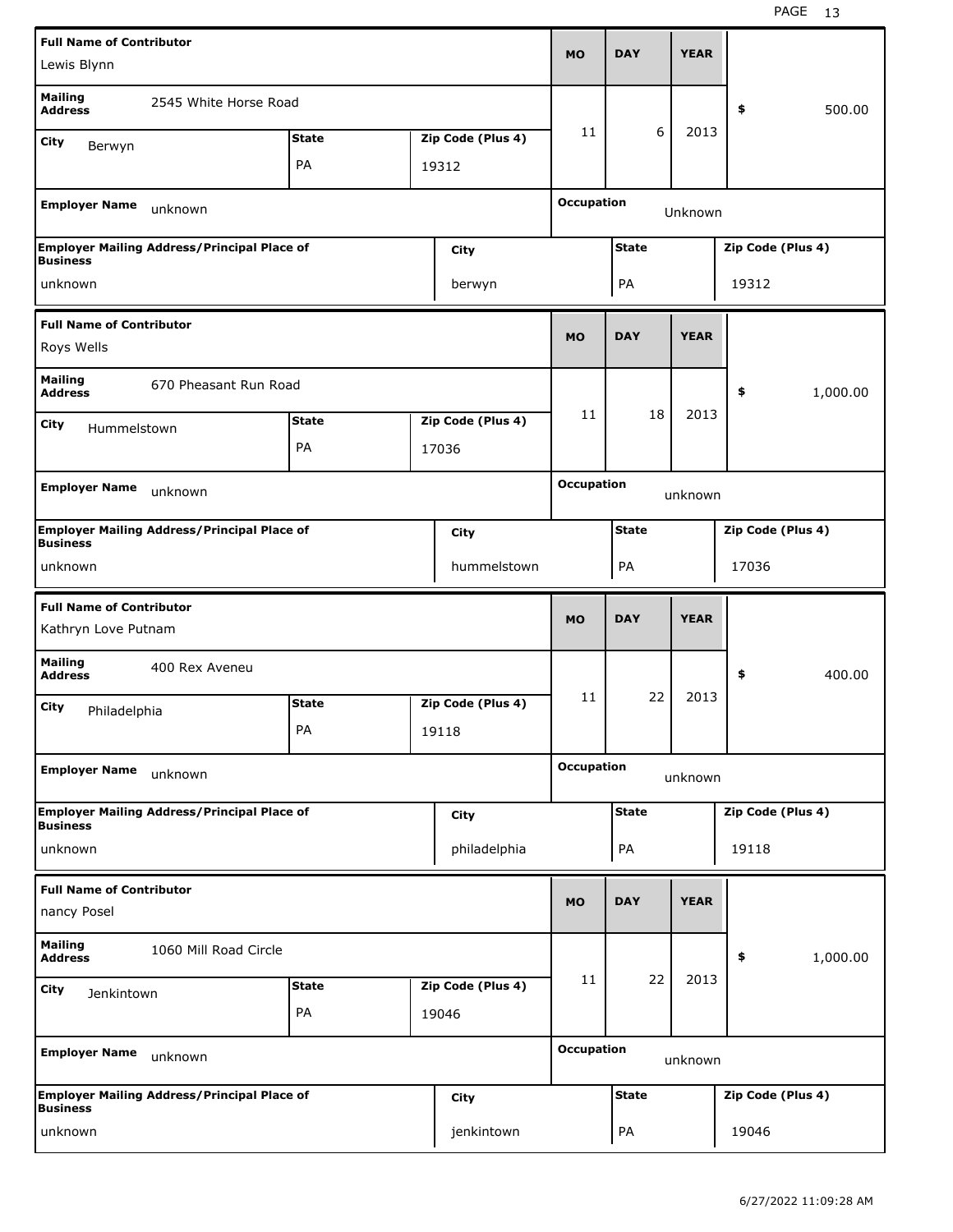| <b>Full Name of Contributor</b><br><b>Bayard Thayer Storey</b>               |              |  |                   |                   | <b>DAY</b>   | <b>YEAR</b> |       |                   |  |      |  |  |
|------------------------------------------------------------------------------|--------------|--|-------------------|-------------------|--------------|-------------|-------|-------------------|--|------|--|--|
| <b>Mailing</b><br>1919 Brandywine Street<br><b>Address</b>                   |              |  |                   |                   |              |             |       | 1,000.00<br>\$    |  |      |  |  |
| City<br>Philadelphia                                                         | <b>State</b> |  | Zip Code (Plus 4) |                   |              | 22<br>11    |       |                   |  | 2013 |  |  |
|                                                                              | PA           |  | 19130             |                   |              |             |       |                   |  |      |  |  |
| <b>Employer Name</b><br>unknown                                              |              |  |                   | <b>Occupation</b> |              | unknown     |       |                   |  |      |  |  |
| <b>Employer Mailing Address/Principal Place of</b><br><b>Business</b>        |              |  | City              |                   | <b>State</b> |             |       | Zip Code (Plus 4) |  |      |  |  |
| unknown                                                                      | philadelphia |  |                   |                   | PA<br>19130  |             |       |                   |  |      |  |  |
| <b>Full Name of Contributor</b>                                              |              |  |                   | <b>MO</b>         | <b>DAY</b>   | <b>YEAR</b> |       |                   |  |      |  |  |
| Jane Toll                                                                    |              |  |                   |                   |              |             |       |                   |  |      |  |  |
| <b>Mailing</b><br>250 Gibraltar Road<br><b>Address</b>                       |              |  |                   |                   |              |             |       | \$<br>4,750.00    |  |      |  |  |
| City<br>Horsham                                                              | <b>State</b> |  | Zip Code (Plus 4) | 11                | 25           | 2013        |       |                   |  |      |  |  |
|                                                                              | PA           |  | 19044             |                   |              |             |       |                   |  |      |  |  |
| <b>Employer Name</b><br>unknown                                              |              |  |                   | <b>Occupation</b> |              | unknown     |       |                   |  |      |  |  |
| <b>Employer Mailing Address/Principal Place of</b><br><b>Business</b>        |              |  | City              |                   | <b>State</b> |             |       | Zip Code (Plus 4) |  |      |  |  |
| horsham<br>unknown                                                           |              |  |                   | PA                |              |             | 19044 |                   |  |      |  |  |
| Enter Grand Total of Part C on Schedule I, Detailed Summary Page, Section 3. |              |  |                   |                   |              |             |       | <b>PAGE TOTAL</b> |  |      |  |  |
|                                                                              |              |  |                   |                   |              |             | \$    | 17,650.00         |  |      |  |  |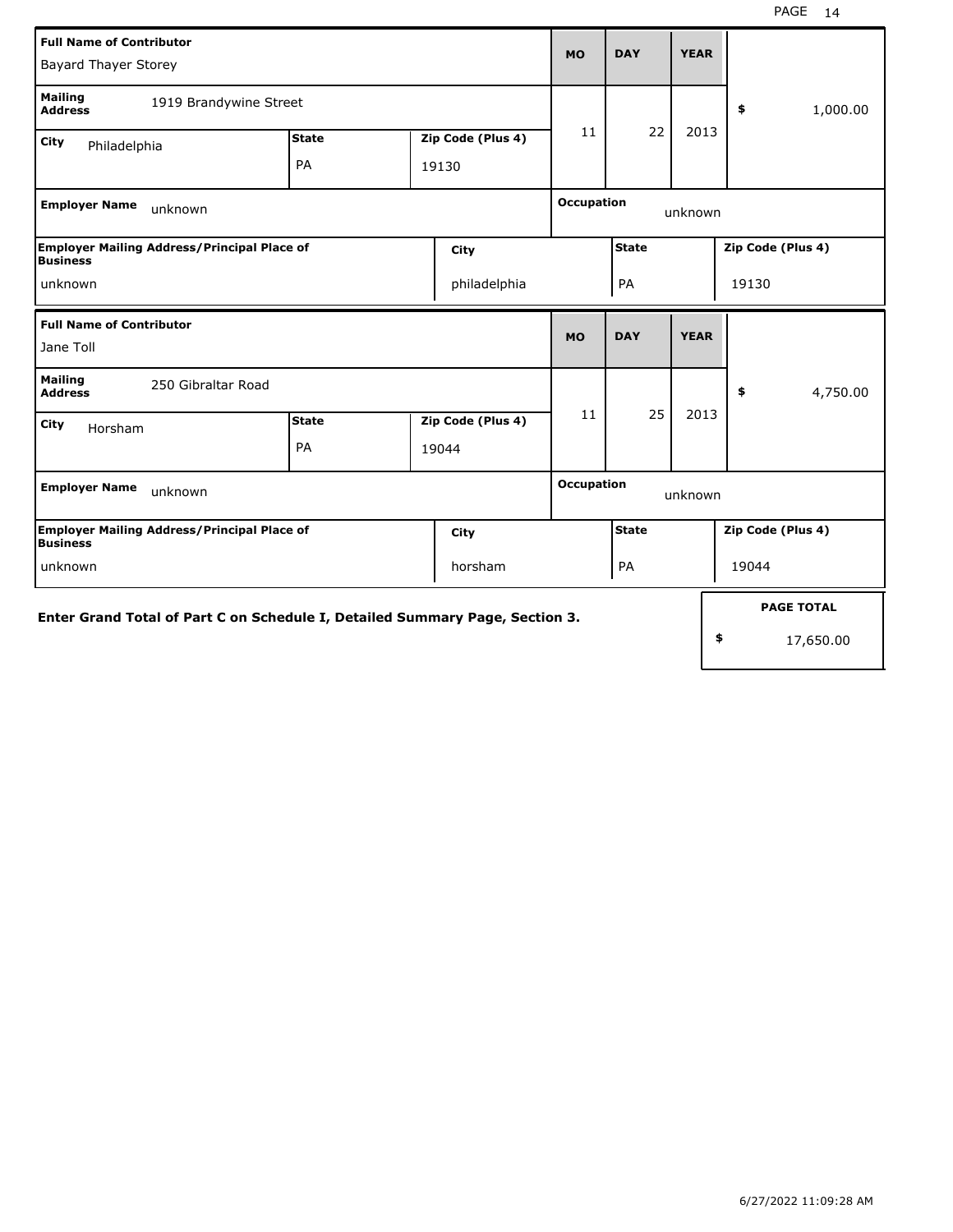## **PART E OTHER RECEIPTS**

#### **REFUNDS, INTEREST INCOME, RETURNED CHECKS, ETC.**

#### **Use this Part to report refunds received, interest earned, returned checks and**

### **prior expenditures that were returned to the filer.**

| Name of Filing Committee or Candidate                                        |              |                   | <b>Reporting Period</b> |           |             |             |    |                   |      |
|------------------------------------------------------------------------------|--------------|-------------------|-------------------------|-----------|-------------|-------------|----|-------------------|------|
|                                                                              |              |                   | From:<br>To:            |           |             |             |    |                   |      |
|                                                                              |              |                   |                         |           | <b>DATE</b> |             |    | <b>AMOUNT</b>     |      |
| <b>Full Name</b>                                                             |              |                   |                         | <b>MO</b> | <b>DAY</b>  | <b>YEAR</b> |    |                   |      |
| <b>Mailing Address</b>                                                       |              |                   |                         |           |             |             | \$ |                   | 0.00 |
| City                                                                         | <b>State</b> | Zip Code (Plus 4) |                         |           |             |             |    |                   |      |
| <b>Receipt Description</b>                                                   |              |                   |                         |           |             |             |    |                   |      |
| Enter Grand Total of Part E on Schedule I, Detailed Summary Page, Section 4. |              |                   |                         |           |             |             |    | <b>PAGE TOTAL</b> |      |
|                                                                              |              |                   |                         |           |             |             | \$ |                   | 0.00 |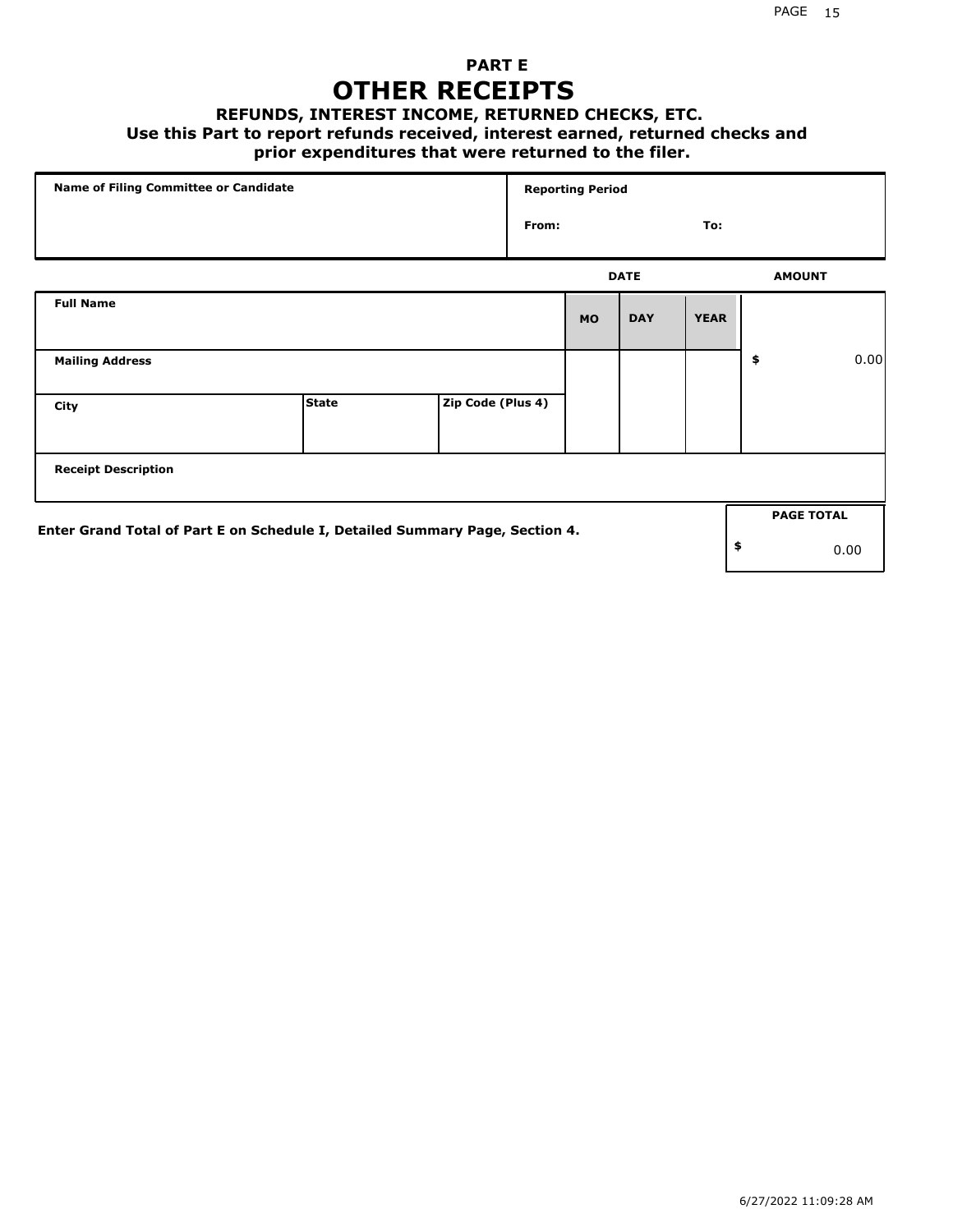### **SCHEDULE II IN-KIND CONTRIBUTIONS AND VALUABLE THINGS RECEIVED USE THIS SCHEDULE TO REPORT ALL IN-KIND CONTRIBUTIONS OF VALUABLE THINGS**

## **DURING THE REPORTING PERIOD.**

**Detailed Summary Page**

| <b>Name of Filing Committee or Candidate</b>                                                                                                                                | <b>Reporting Period</b> |                          |            |
|-----------------------------------------------------------------------------------------------------------------------------------------------------------------------------|-------------------------|--------------------------|------------|
| Planned Parenthood PA Advocates                                                                                                                                             | From:                   | <u>10/22/2013</u><br>To: | 11/25/2013 |
| 1. UNITEMIZED IN-KIND CONTRIBUTIONS RECEIVED - VALUE OF \$50.00 OR LESS PER CONTRIBUTOR                                                                                     |                         |                          |            |
| <b>TOTAL for the Reporting Period</b>                                                                                                                                       | (1)                     | \$                       | 0.00       |
| 2. IN-KIND CONTRIBUTIONS RECEIVED - VALUE OF \$50.01 TO \$250.00 (FROM PART F)                                                                                              |                         |                          |            |
| <b>TOTAL for the Reporting Period</b>                                                                                                                                       | (2)                     | \$                       | 0.00       |
| 3. IN-KIND CONTRIBUTION RECIEVED - VALUE OVER \$250.00 (FROM PART G)                                                                                                        |                         |                          |            |
| <b>TOTAL for the Reporting Period</b>                                                                                                                                       | (3)                     | \$                       | 0.00       |
| TOTAL VALUE OF IN-KIND CONTRIBUTIONS DURING THIS REPORTING PERIOD (Add and enter<br>amount totals from Boxes 1,2, and 3; also enter on Page 1, Reports Cover Page, Item F.) |                         | \$                       | 0.00       |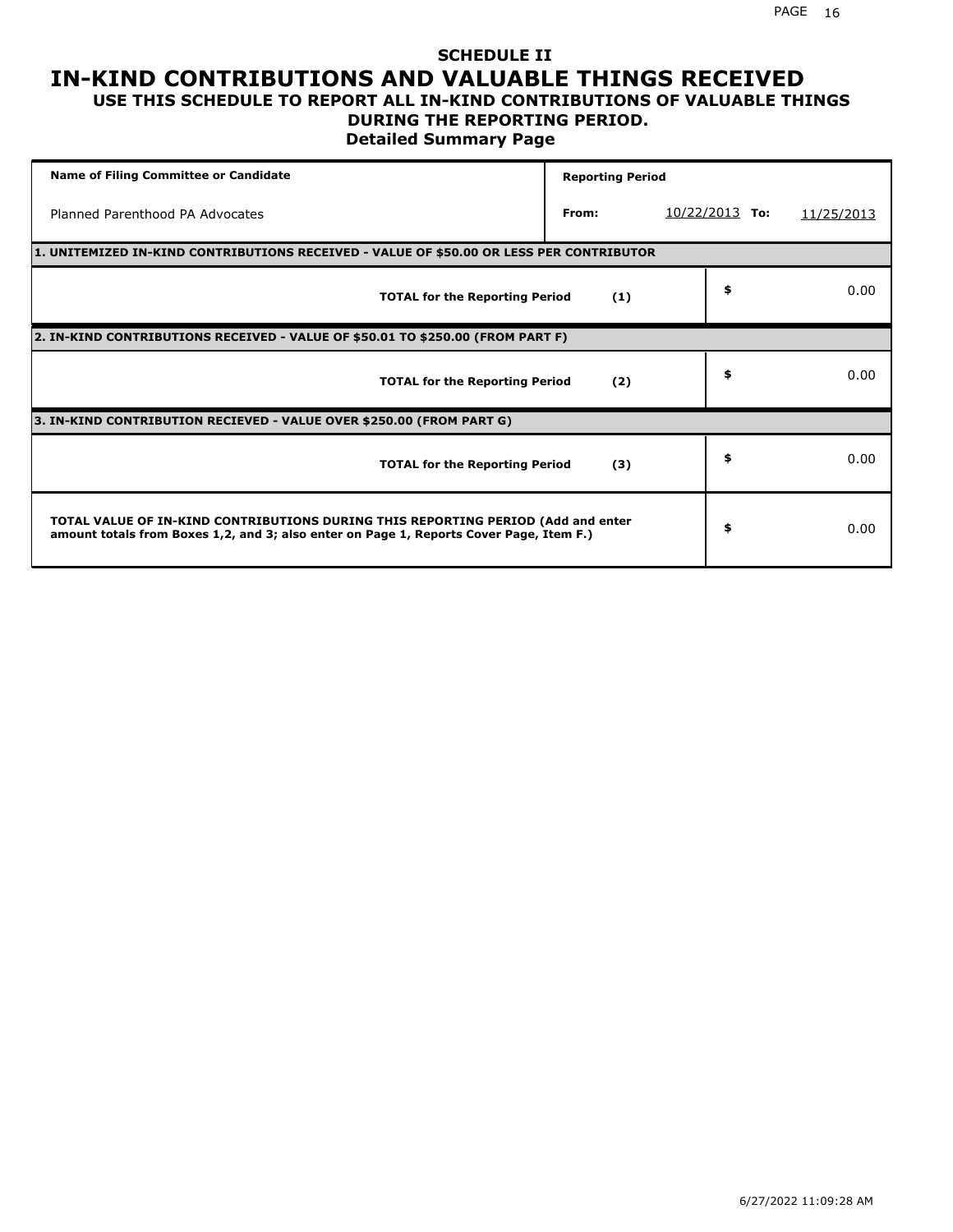## **SCHEDULE II PART F IN-KIND CONTRIBUTIONS RECEIVED**

## **VALUE OF \$50.01 TO \$250.00**

| Name of Filing Committee or Candidate                                                                         |              |                   | <b>Reporting Period</b> |             |             |               |                   |  |  |
|---------------------------------------------------------------------------------------------------------------|--------------|-------------------|-------------------------|-------------|-------------|---------------|-------------------|--|--|
|                                                                                                               |              |                   | From:                   |             |             | To:           |                   |  |  |
|                                                                                                               |              |                   |                         | <b>DATE</b> |             | <b>AMOUNT</b> |                   |  |  |
| <b>Full Name of Contributor</b>                                                                               |              |                   |                         | <b>DAY</b>  | <b>YEAR</b> |               |                   |  |  |
| <b>Mailing Address</b>                                                                                        |              |                   |                         |             |             | \$            | 0.00              |  |  |
| City                                                                                                          | <b>State</b> | Zip Code (Plus 4) |                         |             |             |               |                   |  |  |
| <b>Description of Contribution:</b>                                                                           |              |                   |                         |             |             |               |                   |  |  |
| Enter Grand Total of Part F on Schedule II, In-Kind Contributions Detailed Summary Page,<br><b>Section 2.</b> |              |                   |                         |             |             |               | <b>PAGE TOTAL</b> |  |  |
|                                                                                                               |              |                   |                         |             | \$          |               | 0.00              |  |  |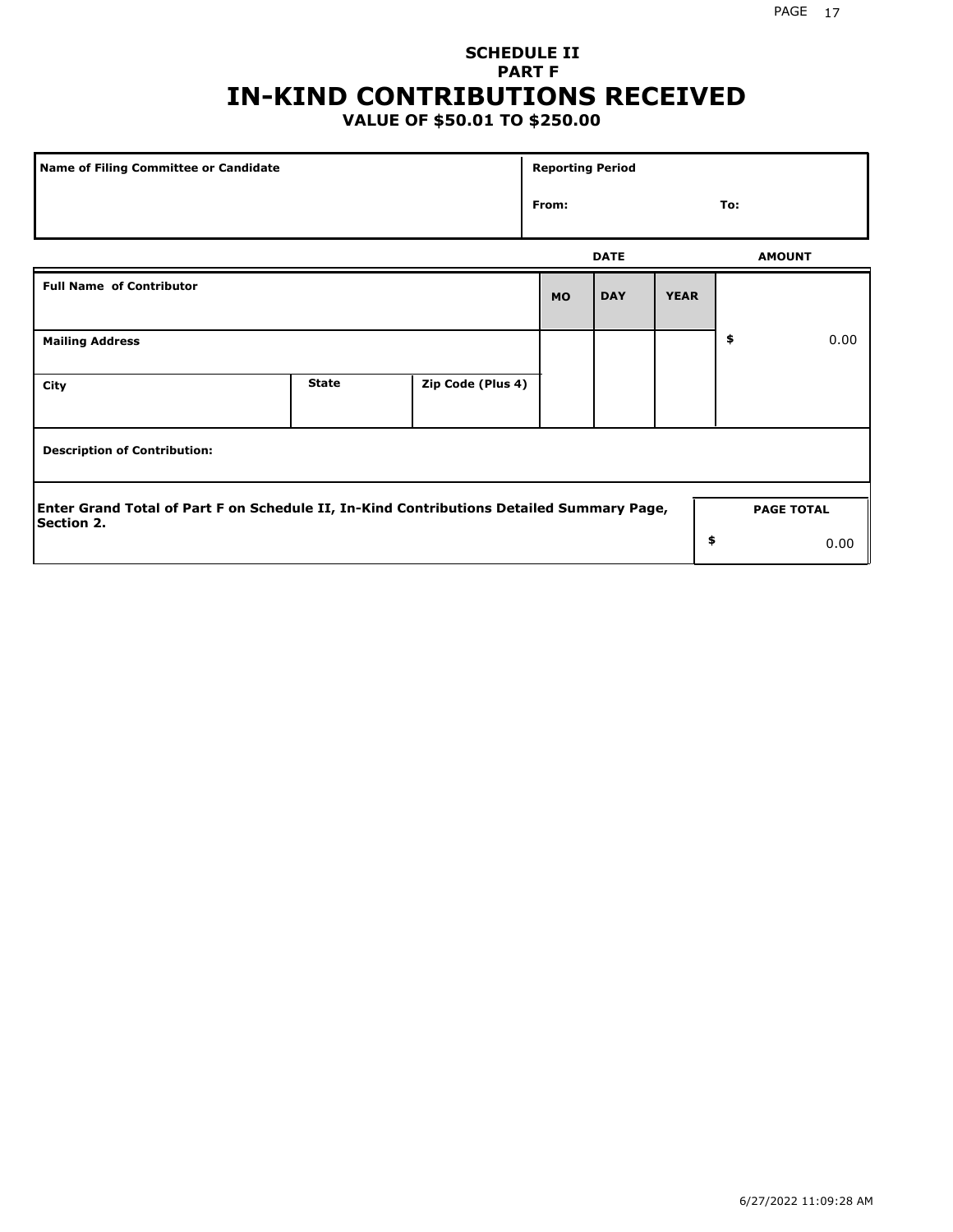### **SCHEDULE II PART G IN-KIND CONTRIBUTIONS RECEIVED VALUE OVER \$250.00**

| Name of Filing Committee or Candidate                                                         |              |  |                  | <b>Reporting Period</b> |                   |                      |             |             |                                    |               |
|-----------------------------------------------------------------------------------------------|--------------|--|------------------|-------------------------|-------------------|----------------------|-------------|-------------|------------------------------------|---------------|
|                                                                                               |              |  |                  | From:                   |                   |                      | To:         |             |                                    |               |
|                                                                                               |              |  |                  |                         |                   |                      | <b>DATE</b> |             |                                    | <b>AMOUNT</b> |
| <b>Full Name of Contributor</b>                                                               |              |  |                  |                         |                   | <b>MO</b>            | <b>DAY</b>  | <b>YEAR</b> |                                    |               |
| <b>Mailing Address</b>                                                                        |              |  |                  |                         |                   |                      |             |             | \$                                 | 0.00          |
| City                                                                                          | <b>State</b> |  | Zip Code(Plus 4) |                         |                   |                      |             |             |                                    |               |
| <b>Employer of Contributor</b>                                                                |              |  |                  |                         | <b>Occupation</b> |                      |             |             |                                    |               |
| <b>State</b><br><b>Employer Mailing Address/Principal Place of</b><br>City<br><b>Business</b> |              |  |                  |                         | 4)                | <b>Zip Code(Plus</b> |             |             | <b>Description of Contribution</b> |               |

| <b>Enter Grand Total of Part G on Schedule II, In-Kind Contributions Detailed</b> |  | <b>PAGE TOTAL</b> |
|-----------------------------------------------------------------------------------|--|-------------------|
| <b>Summary Page, Section 3.</b>                                                   |  | 0.00              |
|                                                                                   |  |                   |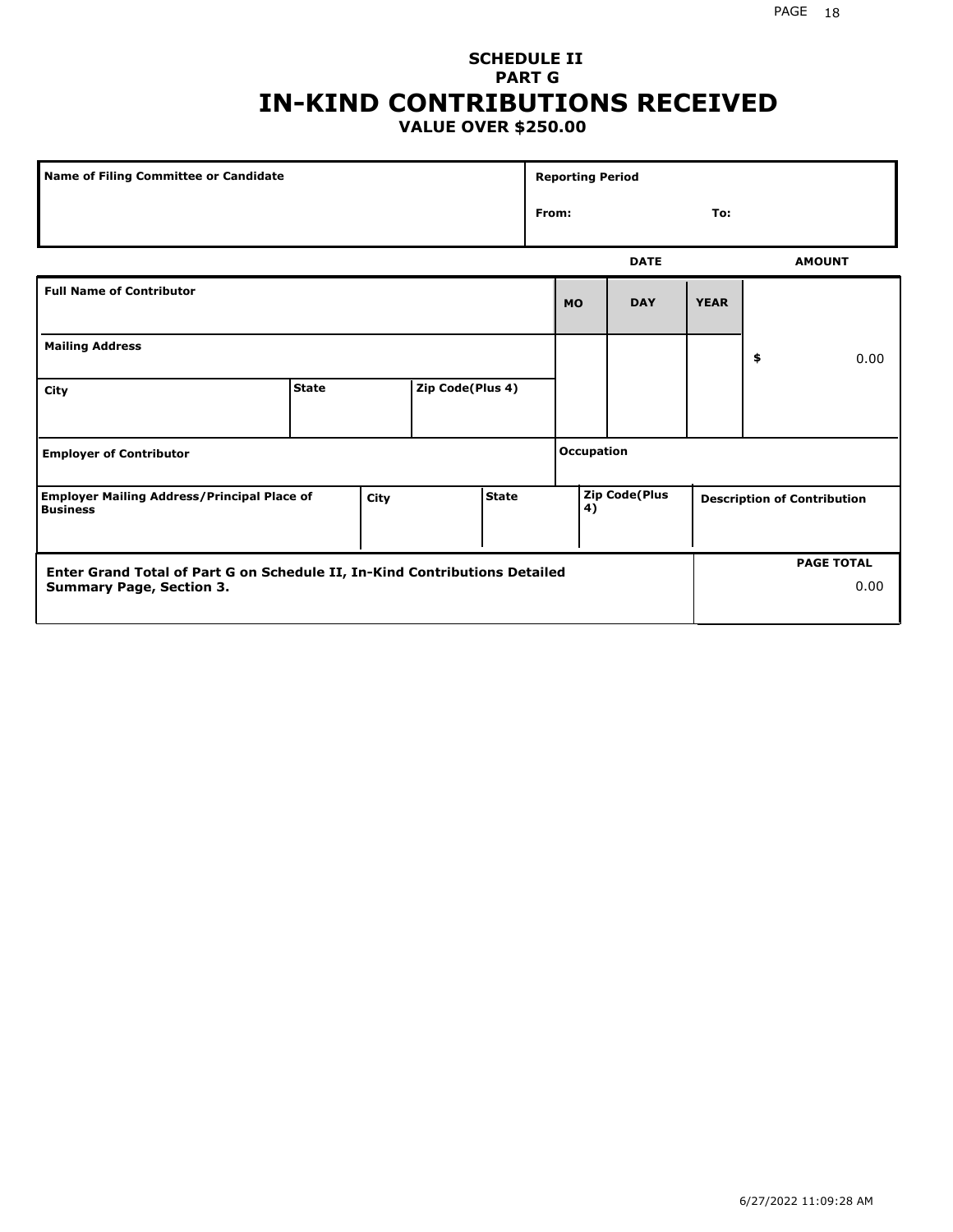## **SCHEDULE III STATEMENT OF EXPENDITURES**

| Name of Filing Committee or Candidate                               |                    |                                               |             | <b>Reporting Period</b>                                            |             |    |        |  |
|---------------------------------------------------------------------|--------------------|-----------------------------------------------|-------------|--------------------------------------------------------------------|-------------|----|--------|--|
| Planned Parenthood PA Advocates                                     |                    |                                               | From        | 10/22/2013                                                         | 11/25/2013  |    |        |  |
|                                                                     |                    | <b>DATE</b>                                   |             |                                                                    |             |    |        |  |
| <b>To Whom Paid</b><br>Friends of Lawrence Farnese                  | <b>MO</b>          | <b>DAY</b>                                    | <b>YEAR</b> |                                                                    |             |    |        |  |
| <b>Mailing Address</b><br>Unknown                                   |                    |                                               | 11          | 19                                                                 | 2013        | \$ | 500.00 |  |
| <b>State</b><br>Zip Code (Plus 4)<br>City<br>Unknown<br>PA<br>17102 |                    |                                               | Donation    | <b>Description of Expenditure</b>                                  |             |    |        |  |
| <b>To Whom Paid</b><br>Mike Sturla for State Representatives        |                    |                                               | <b>MO</b>   | <b>DAY</b>                                                         | <b>YEAR</b> |    |        |  |
| <b>Mailing Address</b><br>c/o PO Box 391                            |                    |                                               | 11          | 15                                                                 | 2013        | \$ | 500.00 |  |
| City<br>Harrisburg                                                  |                    | <b>Description of Expenditure</b><br>Donation |             |                                                                    |             |    |        |  |
| <b>To Whom Paid</b><br>Linda Hahn                                   |                    |                                               | <b>MO</b>   | <b>DAY</b>                                                         | <b>YEAR</b> |    |        |  |
| <b>Mailing Address</b><br>Unknown                                   |                    |                                               | 11          | 13                                                                 | 2013        | \$ | 100.00 |  |
| City<br>Unknown                                                     | <b>State</b><br>PA | Zip Code (Plus 4)<br>17102                    |             | <b>Description of Expenditure</b><br>Credit due to double donation |             |    |        |  |
| <b>To Whom Paid</b><br><b>Transfirst LLC</b>                        |                    |                                               | <b>MO</b>   | <b>DAY</b>                                                         | <b>YEAR</b> |    |        |  |
| <b>Mailing Address</b><br>Unknown                                   |                    |                                               | $11\,$      | 12                                                                 | 2013        | \$ | 277.90 |  |
| City<br>Unknown                                                     | <b>State</b><br>PA | Zip Code (Plus 4)<br>17102                    |             | <b>Description of Expenditure</b><br>Credit Card Fee's             |             |    |        |  |
| <b>To Whom Paid</b><br>Friends of Deb Gross                         |                    |                                               | MO          | <b>DAY</b>                                                         | <b>YEAR</b> |    |        |  |
| <b>Mailing Address</b><br>PO Box 40359                              |                    |                                               | 11          | 7                                                                  | 2013        | \$ | 100.00 |  |
| City<br>Pittsburgh                                                  | <b>State</b><br>PA | Zip Code (Plus 4)<br>15201                    |             | <b>Description of Expenditure</b><br>Donation                      |             |    |        |  |